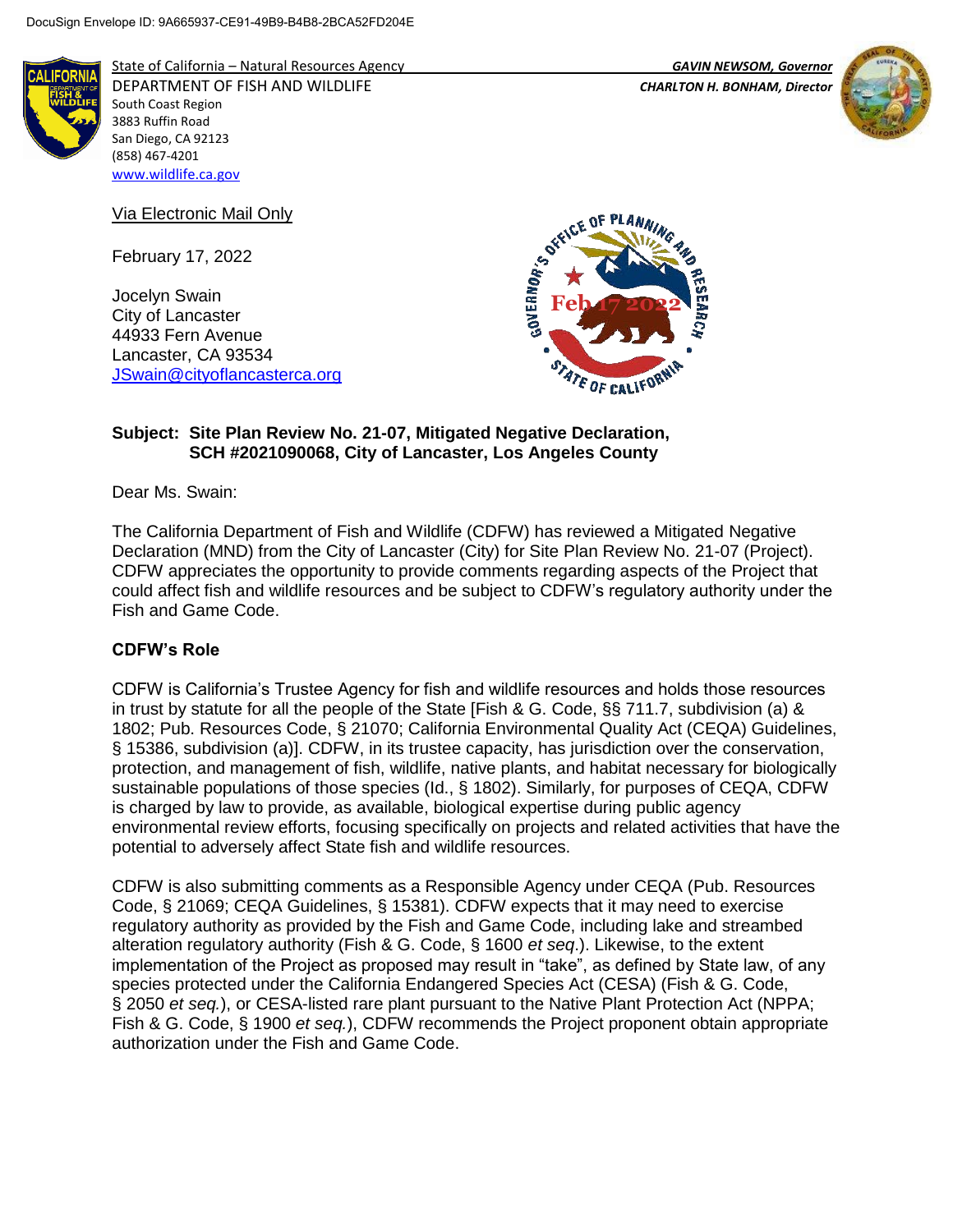Jocelyn Swain City of Lancaster February 17, 2022 Page 2 of 20

## **Project Description and Summary**

**Objective:** The Antelope Valley Transit Authority (AVTA) has converted their bus fleet to electric vehicles. Therefore, the Project would support the additional electrical demand needed at AVTA bus recharging stations. Specifically, the Project would construct a photovoltaic (PV) solar energy facility across 43 acres comprised of seven undeveloped parcels adjacent to an existing AVTA bus depot. The Project would tie into an existing Southern California Edison grid.

The Project consists of the construction, operation, and eventual decommissioning of a 5.72 megawatt (MW) direct current/4.38 MW alternating current PV solar energy facility. The Project would be constructed as three solar arrays. The first array (northwest meter) would be constructed on a 10-acre parcel northwest of the bus depot. Panels would cover approximately 5 acres and would generate 0.992 MW of power. A small area between the northwest meter and the existing bus depot would be used for future bus parking. The second array (east meter) would be constructed to the northeast of the bus depot on existing AVTA property. The east meter would consist of ground mount solar tracker system of 3,391.47 kilowatt (kW) as well as a battery energy storage system of 2,055kW/8,220-kilowatt hour (kWh). The third array (west meter) would be constructed to the southeast of the bus depot on existing AVTA property. The west meter would consist of ground mount solar tracker system of 1,653.08 kW as well as a battery energy storage system of 1,370kW/5,480kWh. The east meter and west meter together would encompass approximately 22 acres on the five remaining parcels that make up the remaining 33 acres of the Project site.

Panels and associated equipment would be constructed on compacted native soil. Solar panels would be installed on a ground-mounted solar tracker system. Associated infrastructure for the solar arrays would include tracker foundations and racking, power inverters, transformers, electrical enclosures, data metering and monitoring hardware, overhead cable runs, concrete equipment pads, interior access pathways, and perimeter fencing. Access to the north solar array would be from  $6<sup>th</sup>$  Street West, and  $4<sup>th</sup>$  Street West would be used to access the other two arrays. An access road would be installed around the perimeter of each array, and internal access roads would be provided for maintenance of panels and equipment.

Once operational, the Project would be monitored remotely. Normal preventative maintenance and routine inspections would occur as necessary for panel washing, vegetation control, and routine maintenance. During the annual routine maintenance inspection, the entire site would be inspected for signs of deterioration or repair needs. Emergency maintenance and repairs would occur immediately after the failure occurs. The estimated lifespan of the solar arrays is 25 years. If it is determined that the facility is no longer needed, the Project would be decommissioned. All equipment would be removed and disposed of in compliance with City requirements and in accordance with applicable local and state regulations. Grading of the Project site would be minimized to the greatest extent practical. The Project site would be restored to preconstruction conditions where feasible in compliance with the City's requirements.

**Location:** The Project is located on the southeastern corner of the intersection of Avenue L-8 and 6<sup>th</sup> Street West in the City, east of State Route 14 and west of Sierra Highway.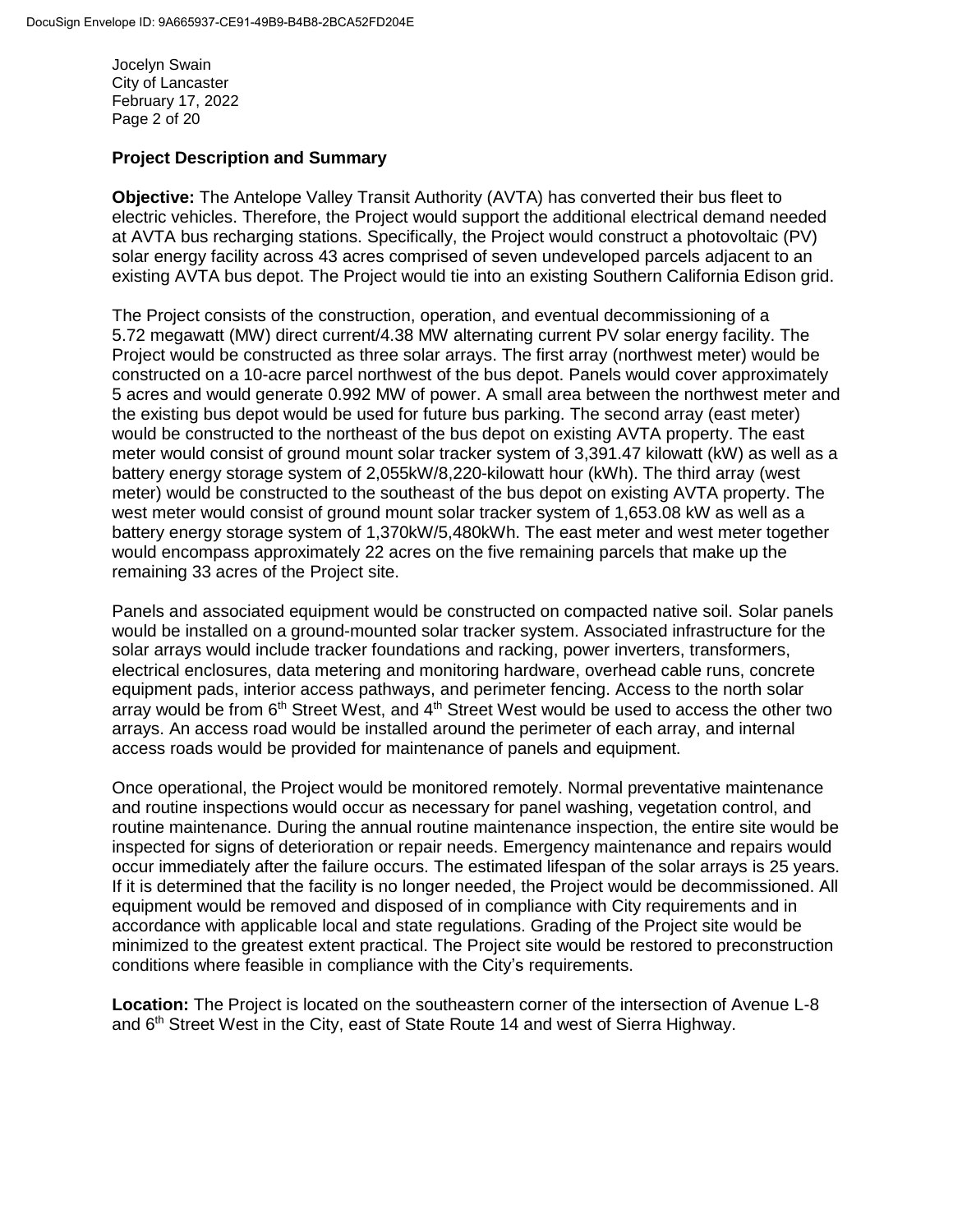Jocelyn Swain City of Lancaster February 17, 2022 Page 3 of 20

#### **Comments and Recommendations**

CDFW offers the comments and recommendations below to assist the City in adequately identifying, avoiding, and/or mitigating the Project's significant, or potentially significant, direct, and indirect impacts on fish and wildlife (biological) resources. Editorial comments or other suggestions are also included to improve the environmental document. CDFW recommends the measures or revisions below be included in a science-based monitoring program that contains adaptive management strategies as part of the Project's CEQA mitigation, monitoring, and reporting program (Pub. Resources Code, § 21081.6; CEQA Guidelines, § 15097).

#### **Specific Comments**

#### **Comment #1: Impacts on Western Joshua Trees (***Yucca brevifolia***)**

**Issue:** The MND does not provide compensatory mitigation for the Project's impacts on western Joshua tree, a candidate species for listing under CESA. In addition, the MND does not provide sufficient information pertaining to the Project's impact on western Joshua tree.

**Specific impacts:** The Project would potentially remove up to 56 western Joshua trees and impact an undisclosed acreage of western Joshua tree seedbank. The Project would alter onsite hydrology, which could also impact western Joshua tree and seedbank. In addition, operation and maintenance of the solar energy facility could have indirect impacts on western Joshua tree and seedbank on site and in areas adjacent to the Project site.

**Why impact would occur:** Take of western Joshua tree is defined as any activity that results in the removal of a western Joshua tree, or any part thereof, or impacts the seedbank surrounding one or more western Joshua trees (CDFW 2022a). Within the Project site, the Project would require vegetation removal, grading, and compacting soils. As a result, the Project would remove western Joshua trees, eliminate and modify habitat, and crush and/or bury living seeds in the soil, rendering living seeds inviable and/or causing them to be killed.

In addition, the Project may alter the hydrology on site. Page 45 of the MND states, "development of the proposed project would increase the amount of surface runoff as a result of impervious surfaces associated the solar facility." Page 45 also states, "once the project is built, water may be used to clean the solar panels on a periodic basis." Changes to on-site hydrology could impact or disturb the root zone of any western Joshua trees preserved on site or immediately adjacent to the Project site. Impacts on the root zone could result in injury or mortality of a western Joshua tree.

Finally, the Project would operate an approximately 43-acre 5.72-megawatt solar energy facility. Solar arrays could have indirect effects on western Joshua trees and habitat preserved on site or immediately adjacent to the Project site. Solar arrays could change habitat supporting western Joshua trees, including vegetation characteristics, soil characteristics, and microclimate (e.g., temperature, humidity) (Choi et al. 2020; Graham et al. 2021; Surronen et al. 2017; Tanner et al. 2020). Furthermore, solar arrays could reduce the number of individuals of western Joshua trees recruited from seed by changing microclimate conditions necessary to support the mutualistic relationship between the western Joshua tree and its obligate pollinator, yucca moth (*Tegeticula synthetica*). Lastly, maintenance of the solar energy facility, which would include vegetation control and routine maintenance activities, could impact any western Joshua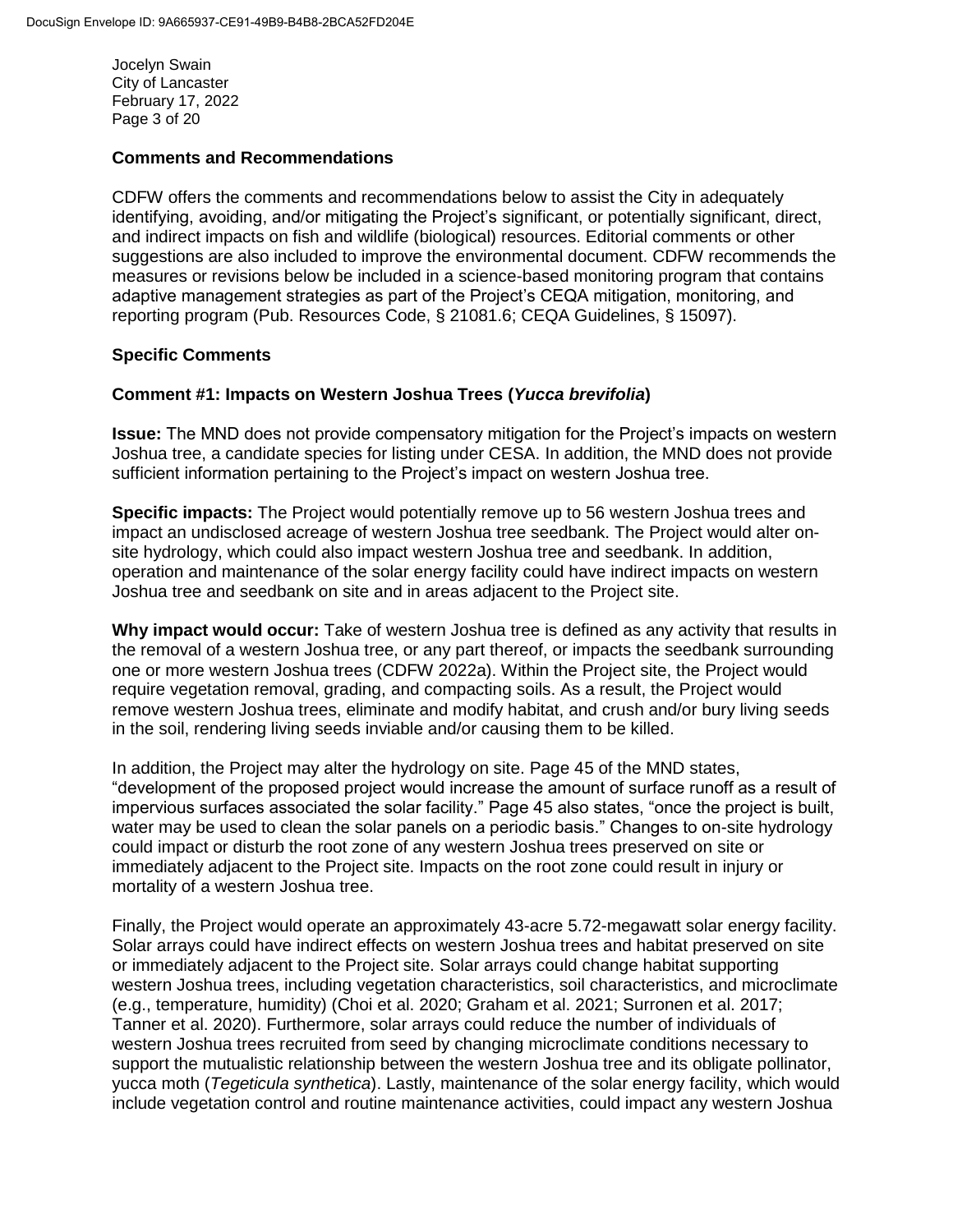Jocelyn Swain City of Lancaster February 17, 2022 Page 4 of 20

trees preserved on site or immediately adjacent to the Project site.

**Evidence impact would be significant:** The western Joshua tree is a species designated as candidate for listing as threatened pursuant to CESA (Fish & G. Code, § 2050 *et seq*.). The western Joshua tree is granted full protection of a threatened species under CESA. Take of any endangered, threatened, candidate species that results from the Project is prohibited, except as authorized by State law (Fish & G. Code, §§ 86, 2062, 2067, 2068, 2080, 2085; Cal. Code Regs., tit. 14, § 786.9). Impacts on western Joshua tree requires a mandatory finding of significance under CEQA (CEQA Guidelines, § 15065). The MND does not provide compensatory mitigation for the Project's significant impact on western Joshua trees. Accordingly, the Project continues to have a substantial adverse direct, indirect, and cumulative effect, either directly or through habitat modifications, on a species identified as a candidate, sensitive, or special status by CDFW.

Furthermore, CEQA requires an adequate and complete effort of full disclosure of a project's significant environmental impacts [CEQA Guidelines, § 15003(i)]. While the MND discloses that the Project would have a significant impact on western Joshua tree, the MND does not adequately disclosed the extent of the Project's direct, indirect, and cumulative effect, either directly or through habitat modifications, on western Joshua tree and seedbank. As a result of insufficient disclosure in the MND, CDFW is unable to discern the extent of the Project's impact on western Joshua trees and seedbank both within the Project site and adjacent to the Project site. It is unclear how and where impacts on western Joshua trees and seedbank would occur, and if any impacts could be avoided or minimized prior to take of western Joshua trees.

#### **Recommended Potentially Feasible Mitigation Measure(s):**

**Recommendation #1:** The City should revise the MND to disclose the Project's significant impact on western Joshua tree by providing the following information:

- 1) The Project's potential impact on western Joshua tree seedbank within the Project site;
- 2) The Project's potential impact on western Joshua trees and seedbank adjacent to the Project site;
- 3) The Project's potential impact on each unique native and non-native natural community supporting western Joshua trees within and adjacent to the Project site;
- 4) The Project's construction, operation, and maintenance activities that could impact western Joshua trees and seedbank within and adjacent to the Project site; and,
- 5) The Project's cumulative impact on western Joshua tree.

**Recommendation #2:** Revisions to the Fish and Game Code, effective January 1998, may require that CDFW issue a separate CEQA document for the issuance of an Incidental Take Permit for the Project unless the Project's CEQA document addresses all the Project's impact on CESA endangered, threatened, and/or candidate species. The Project's CEQA document should also specify a mitigation monitoring and reporting program that will meet the requirements of an Incidental Take Permit. It is important that the take proposed to be authorized by CDFW's Incidental Take Permit be described in detail in the Project's CEQA document D. Also, biological mitigation monitoring and reporting proposals should be of sufficient detail and resolution to satisfy the requirements for an Incidental Take Permit. However, it is worth noting that mitigation for the Project's impact on a CESA endangered,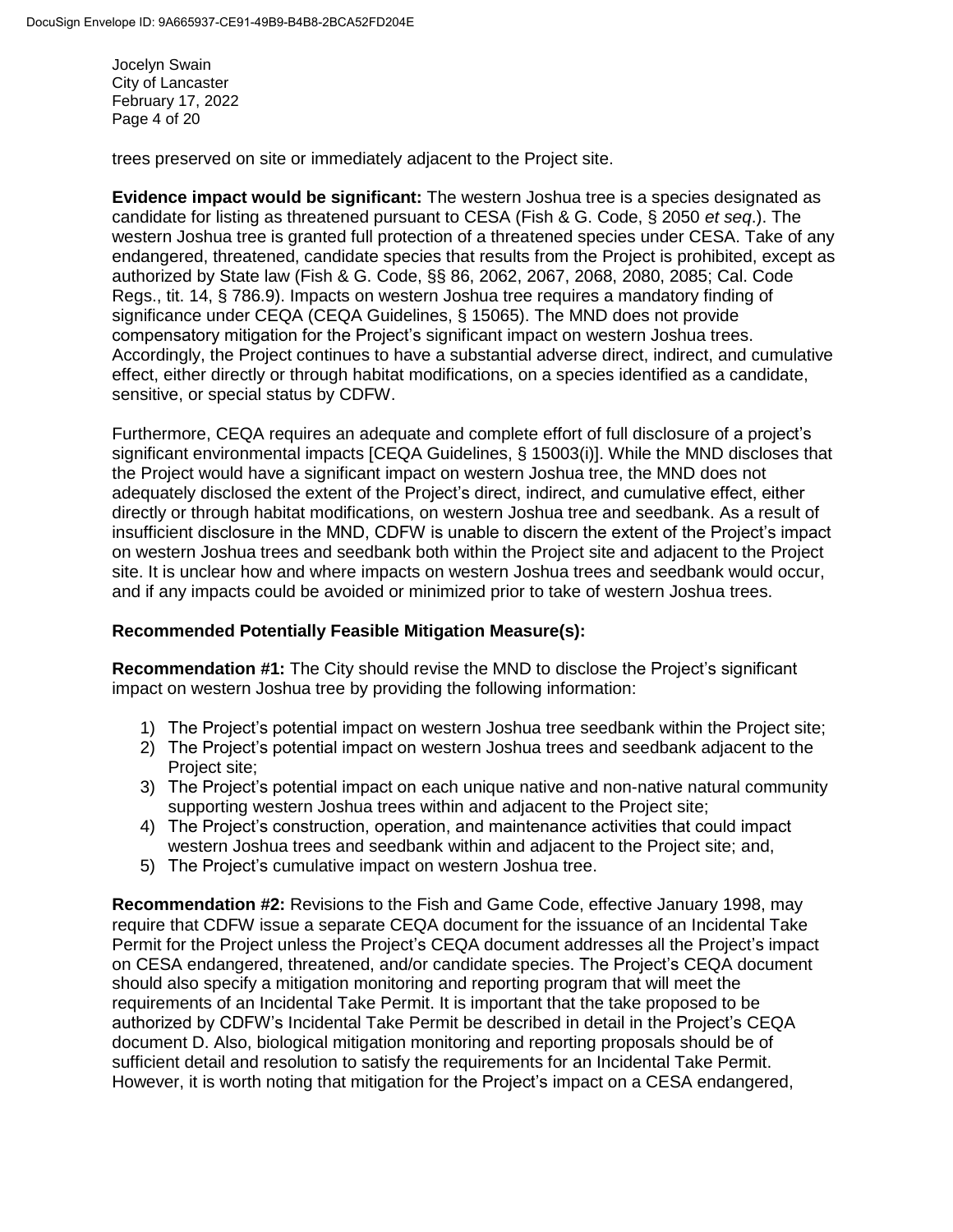Jocelyn Swain City of Lancaster February 17, 2022 Page 5 of 20

threatened, and/or candidate species proposed in the Project's CEQA document may not necessarily satisfy mitigation required to obtain an Incidental Take Permit.

**Mitigation Measure #1:** CDFW concurs with Mitigation Measure #6 in the MND, which would require AVTA to obtain an Incidental Take Permit from CDFW for incidental take of western Joshua trees. AVTA should submit an Incidental Take Permit Application to CDFW that provides the following information (at a minimum):

- 1) An analysis of individual western Joshua trees (clonal and non-clonal) and western Joshua tree seedbank that would be impacted both within the Project site and within 300 feet of the Project site;
- 2) An analysis of the acres of natural communities supporting western Joshua trees that would be impacted both within the Project site and within 300 feet of the Project site provided according to alliance and/or association-based natural communities found in the [Manual of California Vegetation](https://vegetation.cnps.org/) (MCV), second edition (Sawyer et al. 2009);
- 3) A map of the Project's site plan overlaid on location of western Joshua trees and natural communities;
- 4) A discussion of whether solar arrays could impact any western Joshua trees preserved within the Project site and any in-situ western Joshua trees adjacent to the Project site; and,
- 5) A hydrologic analysis of how water would be transported across the Project site and adjacent areas after Project build-out.

**Mitigation Measure #2:** AVTA should provide compensatory mitigation for the Project's impact on western Joshua trees at no less than 2:1, or as required in an Incidental Take Permit for western Joshua trees issued by CDFW. Mitigation should be higher if the Project will impact a western Joshua tree population that is increasing through seedling recruitment. Mitigation lands provided by AVTA should (at a minimum):

- 1) Support western Joshua trees of similar density, abundance, and age structure;
- 2) Support natural communities of similar native plant species composition, density, structure, and function to habitat that was impacted;
- 3) Support nursery plants for western Joshua tree recruits; and,
- 4) Not be exposed or have the potential to be exposed to disturbances such as OHV activity, illegal access, and encroachment from pending or future development.

**Mitigation Measure #3:** AVTA should protect mitigation lands in perpetuity under a conservation easement dedicated to a local land conservancy or other appropriate entity that has been approved to hold and manage mitigation lands pursuant to Assembly Bill 1094 (2012). Assembly Bill 1094 amended Government Code sections 65965-65968. Under Government Code section 65967(c), the lead agency must exercise due diligence in reviewing the qualifications of a governmental entity, special district, or nonprofit organization to effectively manage and steward land, water, or natural resources on mitigation lands it approves. An appropriate non-wasting endowment should be provided for the long-term management of mitigation lands. A mitigation plan should include measures to protect the targeted habitat values in perpetuity from direct and indirect negative impacts. Issues that should be addressed include but are not limited to the following: protection from any future development and zone changes; restrictions on access; proposed land dedications; control of illegal dumping; water pollution; and, increased human intrusion. A conservation easement and endowment funds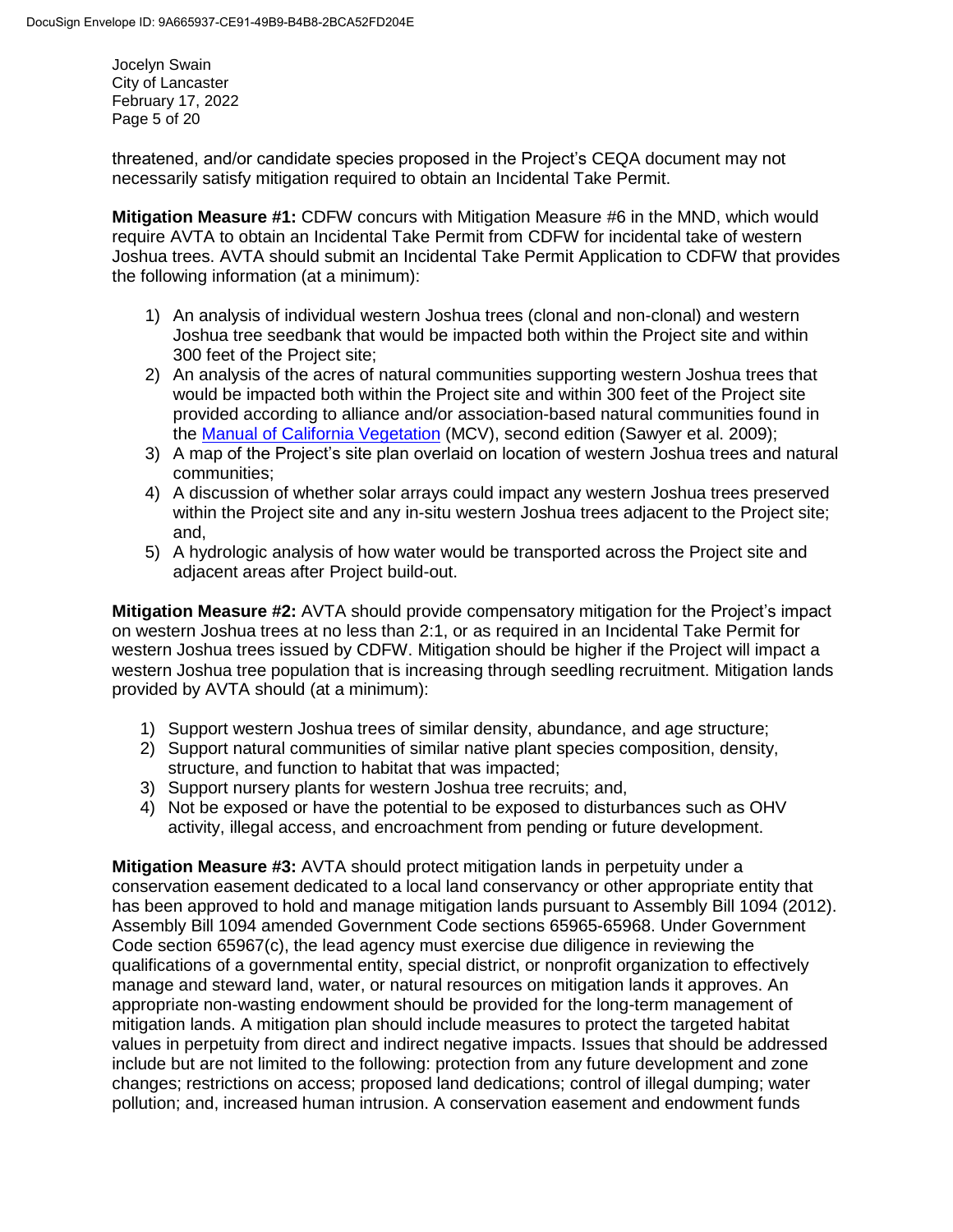Jocelyn Swain City of Lancaster February 17, 2022 Page 6 of 20

should be fully acquired, established, transferred, or otherwise executed prior to impacts on western Joshua trees.

#### **Comment #2: Impacts on Streams**

**Issue:** The Project may impact Amargosa Creek and an unnamed drainage.

**Specific impacts:** The Project may impact the bed, bank, and channel of a water course as a result of construction and activities that would expose soil surfaces to erosion, remove vegetation, and compact soils.

**Why impact would occur:** According to page 30 in the MND, "two drainages are present at the site. Amargosa Creek that trends south to north is on the western side of the site. An unnamed drainage is on the eastern side of the site." According to the Project's site plan provided in Figures 4 and 5, AVTA proposes a setback of 48 feet from Amargosa Creek to avoid impacts on Amargosa Creek and 100-year floodplain. The MND concludes there would be no impacts on Amargosa Creek and the unnamed drainage because "the layout for the proposed solar project avoids disturbing or placing any project features in Amargosa Creek or the unnamed drainage." However, the Project may still impact Amargosa Creek and the unnamed drainage.

First, the entire Project site would need to be leveled. This would consist of grubbing, clearing vegetation, compacting dirt, backfilling, and grading. According to Table 2 in the MND, these activities would be performed using large equipment such as a skid steer, motor grader, auger, forklift, trencher, crane, and backhoe. Page 37 in the MND states that grubbing and clearing much of the vegetation on site would expose soils to erosion from wind and rain events. Ground-disturbing activities could result in sediment input into Amargosa Creek and the unnamed drainage. Vegetation removal adjacent to Amargosa Creek and the unnamed drainage may destabilize the soil surface, resulting in stream bank erosion and sediment, debris, and pollutant input into streams. Vehicle and foot traffic adjacent to streams could disturb the soil surface that could also contribute to stream bank erosion and sediment input.

Second, the Project's delineation of Amargosa Creek shows the watercourse as a single-thread feature. According to the U.S. Fish and Wildlife Service's (USFWS) [National Wetlands](https://www.fws.gov/wetlands/data/mapper.html)  [Inventory,](https://www.fws.gov/wetlands/data/mapper.html) Amargosa Creek has multiple braided channels (USFWS 2021). The Project's delineation of Amargosa Creek and the MND does not show or discuss any potential networks of subordinate features that may occur within the bounds of a single, larger channel containing Amargosa Creek. These subordinate features may be highly varied, transient, and active or relict stream processes and forms. Based on the USFWS's map of Amargosa Creek, the Project could be placing solar arrays and perimeter fencing within the bounds of a single, larger channel containing Amargosa Creek. Therefore, the Project could result in impacts not previously identified without a more thorough analysis of the dryland stream processes occurring within the Project site.

Third, the Project proposes a perimeter fence that may still be within the 100-year floodplain or immediately adjacent to the floodplain. During a 100-year flood event, the fence and solar panel arrays (e.g., mounts, pads, piles) may lead to scouring. This could impact Amargosa Creek by increasing erosion, increasing sediment input, and disturbing vegetation along Amargosa Creek. In addition, the perimeter fence could be placed where there is vegetation adjacent to both watercourses.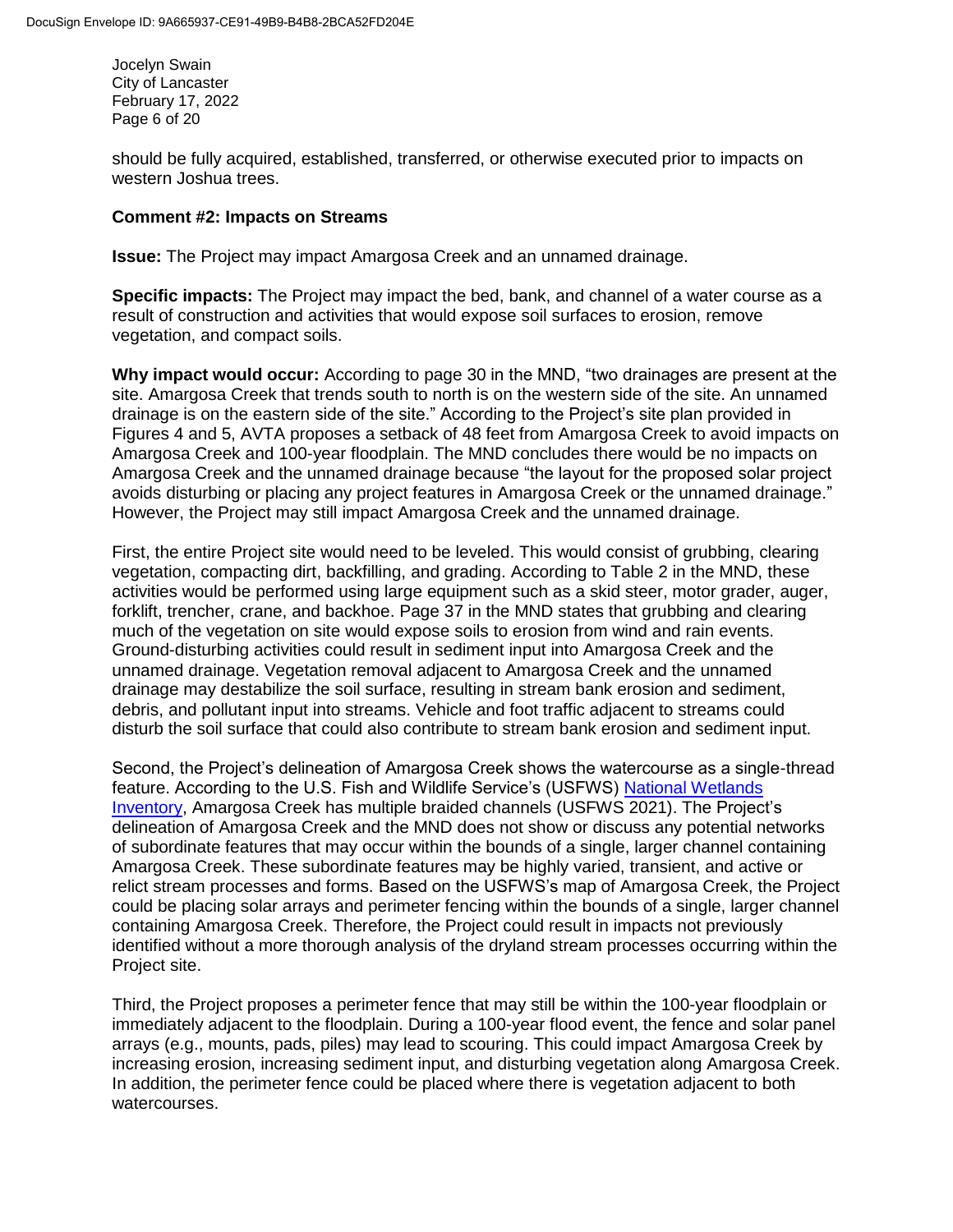Jocelyn Swain City of Lancaster February 17, 2022 Page 7 of 20

 $\overline{\phantom{a}}$ 

Fourth, according to Figure 2, a bus parking expansion area is proposed to be located adjacent to Amargosa Creek. Construction of the bus parking expansion area resulting in ground disturbance could impact Amargosa Creek by increasing erosion and sediment input. These impacts could also occur during operation of the bus parking expansion area.

Finally, page 31 of the MND states, "the layout for the proposed solar project avoids disturbing or placing any project features in Amargosa Creek or the unnamed drainage. Access to the site during construction and operation by emergency responders would not require crossing either drainage (Figure 6) and, therefore, no impacts would occur." The MND does not provide any effective or enforceable avoidance measures that the Project would implement during construction to avoid any disturbance to Amargosa Creek or the unnamed drainage, as well as associated natural plant communities. Crossing Amargosa Creek, either by foot traffic or vehicles, could result in erosion and loose sediment that could impair bed, bank, and channel of the watercourse. Foot traffic, vehicles, and operation of large equipment could trample and disturb vegetation associated with the watercourse.

**Evidence impacts would be significant:** CDFW exercises its regulatory authority as provided by Fish and Game Code section 1600 et seq. to conserve fish and wildlife resources which includes rivers, streams, or lakes and associated natural communities. Fish and Game Code section 1602 requires any person, state or local governmental agency, or public utility to notify CDFW prior to beginning any activity that may do one or more of the following:

- Divert or obstruct the natural flow of any river, stream, or lake<sup>1</sup>;
- Change the bed, channel, or bank of any river, stream, or lake;
- Use material from any river, stream, or lake; or,
- Deposit or dispose of material into any river, stream, or lake.

CDFW requires a Lake and Streambed Alteration (LSA) Notification when a project activity may substantially adversely affect fish and wildlife resources. The Project could result in reasonably foreseeable impacts on streams. Accordingly, the Project may have a significant impact on streams. The MND does not provide measures to mitigate for potentially significant impacts. Accordingly, the Project has a substantial adverse direct, indirect, and cumulative effect, either directly or through habitat modifications, on fish and wildlife resources, including rivers, streams, or lakes and associated natural communities identified by CDFW.

# **Recommended Potentially Feasible Mitigation Measure(s):**

**Mitigation Measure #4:** Antelope Valley Transit Authority should notify CDFW pursuant to Fish and Game Code 1602 prior to the City issuing any construction permits, ground disturbing activities, and vegetation clearing.

Please visit CDFW's [Lake and Streambed Alteration Program](https://wildlife.ca.gov/Conservation/LSA) webpage for information about LSA Notification and online submittal through the Environmental Permit Information Management System (EPIMS) Permitting Portal (CDFW 2022b).

<sup>&</sup>lt;sup>1</sup> "Any river, stream, or lake" includes those that are dry for periods of time (ephemeral/episodic) as well as those that flow year-round (perennial). This includes ephemeral streams, desert washes, and watercourses with a subsurface flow. It may also apply to work undertaken within the flood plain of a water body.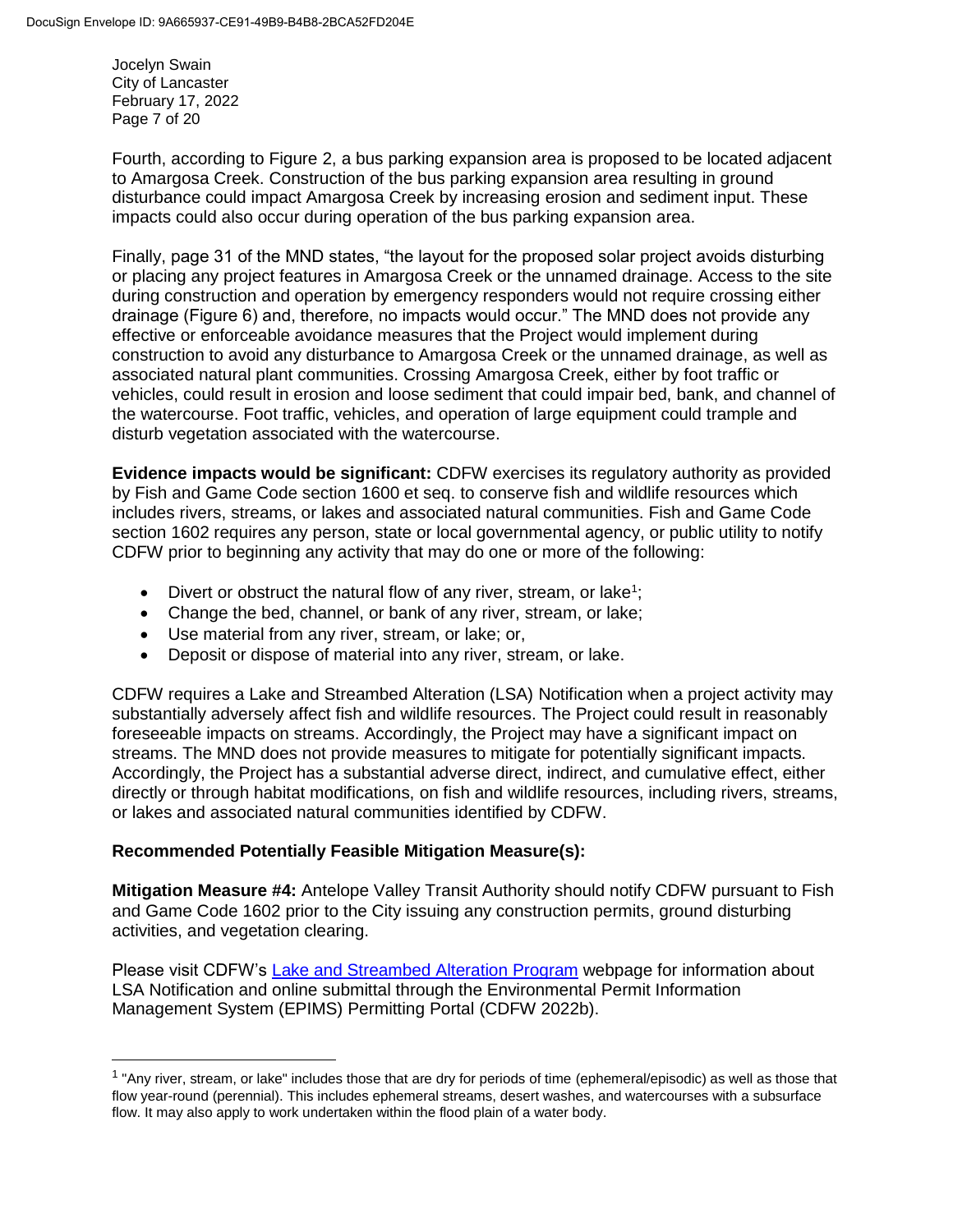Jocelyn Swain City of Lancaster February 17, 2022 Page 8 of 20

**Mitigation Measure #5:** AVTA's notification to CDFW should provide the following information and analyses:

- 1) Linear feet of streams and area of associated vegetation that would be impacted<sup>2</sup>;
- 2) Whether the Project would result in impacts on Amargosa Creek downstream from the Project site;
- 3) A hydrological evaluation of the 100-year flood event under existing conditions and Project build-out conditions to provide information on how water and sediment is conveyed through the Project site;
- 4) A scour analysis demonstrating that stream banks, bed, and channel would not erode and be impaired (e.g., aggrade, incised) as a result of the Project;
- 5) A discussion as to why the chosen setback distance of 48 feet from Amargosa Creek is adequate to avoid impacts on Amargosa Creek, subordinate features, floodplain, and associated vegetation; and,
- 6) A complete description of routine maintenance activities that may be required for the life of the Project.

**Mitigation Measure #6:** AVTA should provide compensatory mitigation for impacts on streams and associated plant communities at no less than 2:1 or per requirements in an LSA Notification or LSA Agreement issued by CDFW. Mitigation should occur where a stream supports desert plant communities impacted by the Project and within the same watershed.

**Recommendation #3:** CDFW's issuance of an LSA Agreement for a project that is subject to CEQA will require CEQA compliance actions by CDFW as a Responsible Agency. As a Responsible Agency, CDFW may consider the CEQA document from the City for the Project. To minimize additional requirements by CDFW pursuant to Fish and Game Code section 1600 et seq. and/or under CEQA, the Project's CEQA document should fully identify the Project's potential impacts on stream or riparian resources and provide adequate avoidance, mitigation, monitoring, and reporting commitments for issuance of the LSA Agreement. As such, CDFW recommends the City consider CDFW's comments and revise the MND by incorporating the mitigation measures and revisions recommended in this letter into the Project's final environmental document.

To compensate for any on- and off-site impacts to aquatic and riparian resources, additional mitigation conditioned in any LSA Agreement may include the following: erosion and pollution control measures, avoidance of resources, protective measures for downstream resources, onand/or off-site habitat creation, enhancement, or restoration, and/or protection, and management of mitigation lands in perpetuity.

# **Comment #3: Inadequate Disclosure of Adequacy of Biological Impact Fee**

**Issue:** The MND does not provide sufficient information for CDFW to evaluate the adequacy of the Biological Impact Fee to offset the cumulative loss of biological resources in the Antelope Valley.

 $\overline{\phantom{a}}$ <sup>2</sup> Plant community names should be provided based on vegetation association and/or alliance per the Manual of [California Vegetation,](http://vegetation.cnps.org/) second edition (Sawyer et al. 2009).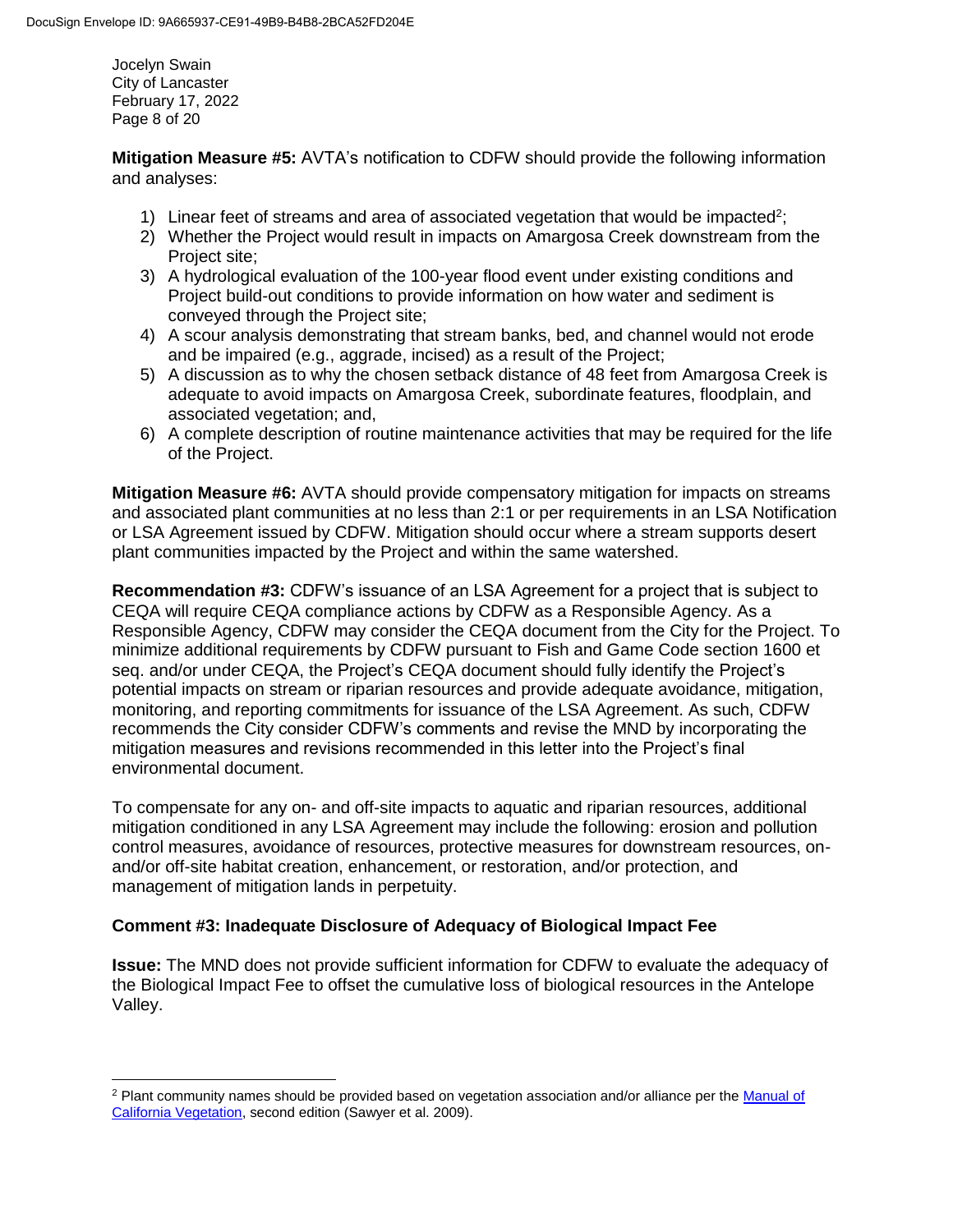Jocelyn Swain City of Lancaster February 17, 2022 Page 9 of 20

**Specific Impacts:** The Project would develop approximately 43 acres of undeveloped land. This would result in permanent loss of habitat currently supporting western Joshua trees and Sensitive Natural Communities (e.g., *Yucca brevifolia* Woodland Alliance), and potentially supporting Mohave ground squirrel and burrowing owls.

**Why impacts would occur:** According to page 31 in the MND, the Project's cumulative impacts on biological resources in the Antelope Valley would be mitigated through payment of a \$770/acre Biological Impact Fee. The Biological Impact Fee would "offset the cumulative loss of biological resources in the Antelope Valley as a result of development." The MND concludes that "no impacts would occur" with payment of the Biological Impact Fee. The MND does not explain or make a connection as to why payment of the Biological Impact Fee is adequate to offset Project impacts so that the Project would not have a cumulative impact on biological resources in the Antelope Valley. The MND does not discuss or provide the following information:

- 1) Whether the Biological Impact Fee is going towards an established program;
- 2) How that program is designed to (and will) mitigate the effects at issue at a level meaningful for purposes of CEQA;
- 3) What the Biological Impact Fee would acquire. It is unclear if the Biological Impact Fee would be used to acquire land for preservation, enhancement, and/or restoration purposes, or if the Biological Impact Fee would be used to purchase credits at a mitigation bank, or none of the above;
- 4) What biological resources would the Biological Impact Fee protect/conserve;
- 5) Why the Biological Impact Fee is appropriate for mitigating cumulative loss of biological resources in the Antelope Valley;
- 6) How \$770/acre is sufficient to purchase land or credits at a mitigation bank;
- 7) Where the City may acquire land or purchase credits at a mitigation bank so that the Biological Impact Fee would offset Project impacts on biological resources in the Antelope Valley;
- 8) When the City would use the Biological Impact Fee. Mitigation payment does not equate to mitigation if the funds are not being used. Also, temporal impacts on biological resources may occur as long as the City fails to implement its proposed mitigation;
- 9) How the City would commit the Project to paying the Biological Impact Fee. For example, when would the City require payment from AVTA, how long would AVTA have to pay the fee, and what mechanisms would the City implement to ensure the fee is paid? Mitigation measures must be fully enforceable through permit conditions, agreements, or other legally binding instruments (CEQA Guidelines, § 15126.4).
- 10) What performance measures the proposed mitigation would achieve (CEQA Guidelines, § 15126.4);
- 11) What type(s) of potential action(s) that can feasibly achieve those performance standards (CEQA Guidelines, § 15126.4); and,
- 12) How the Biological Impact Fee would be adequate such that the Project would not have a cumulative impact on biological resources in the Antelope Valley.

**Evidence impacts would be significant:** The basic purpose of an environmental document is to provide public agencies and the public in general with detailed information about the effect a proposed project is likely to have on the environment, and ways and manners in which the significant effects of such a project might be minimized (Pub. Resources Code, §§ 21002.1, 21061). The MND is insufficient as an informational document because it fails to discuss the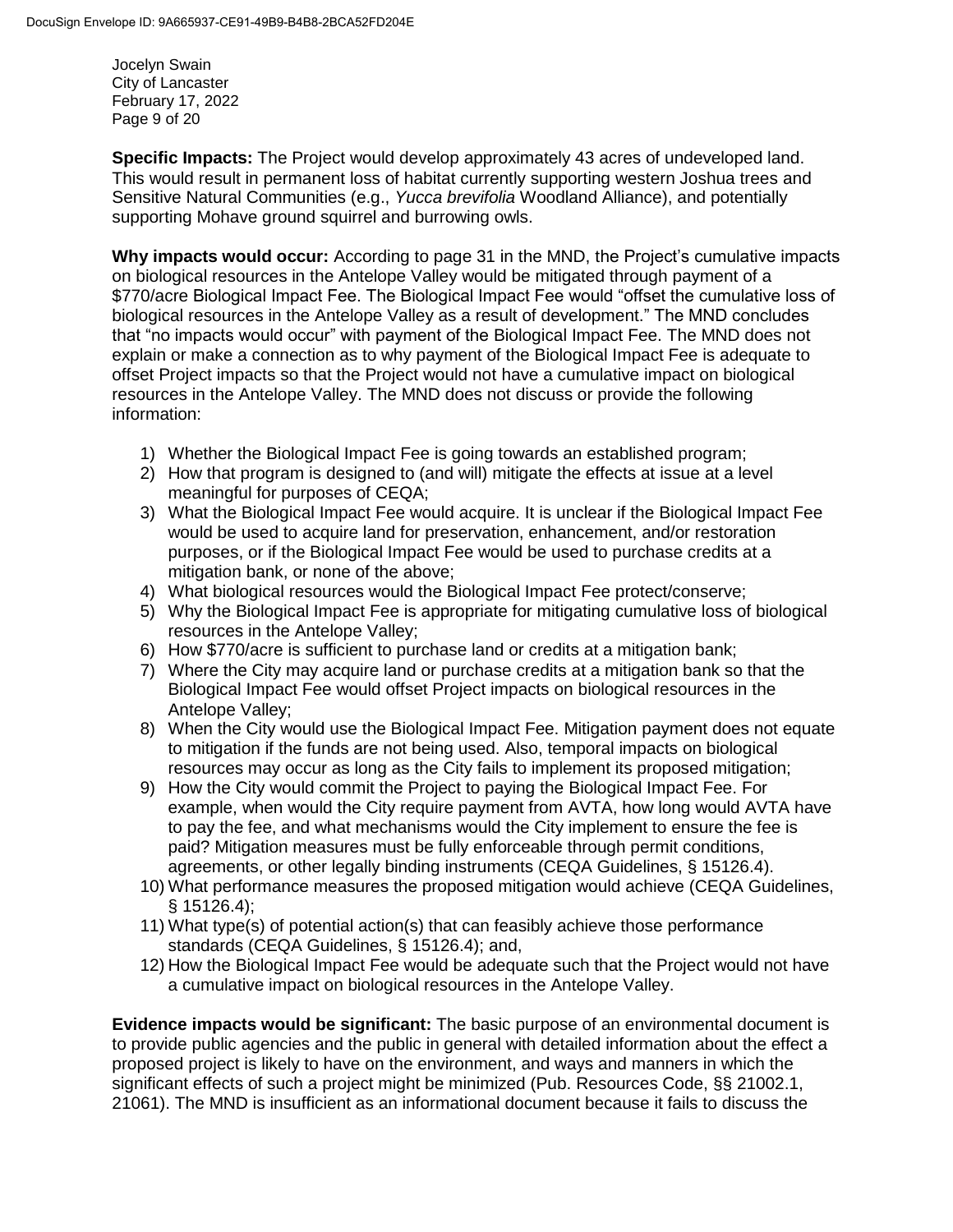Jocelyn Swain City of Lancaster February 17, 2022 Page 10 of 20

ways and manners in which the Biological Impact Fee would mitigate for the Project's cumulative impacts on biological resources in the Antelope Valley. Mitigation measures should be adequately discussed and the basis for setting a particular measure should be identified [CEQA Guidelines, § 15126.4(a)(1)(B)]. The MND does not provide enough information to facilitate meaningful public review and comment on the appropriateness of the Biological Impact Fee at mitigating for impacts on biological resources

This Project may have a significant effect on the environment because the Project may reduce habitat for rare plants or wildlife; cause rare plants or wildlife population to drop below selfsustaining levels; threaten to eliminate a plant or animal community; and substantially reduce the number or restrict the range of an endangered, rare, or threatened species [CEQA Guidelines, § 15065(a)(1)]. Furthermore, the Project may contribute to the ongoing loss of sensitive, special status, threatened, and/or endangered plants, wildlife, and natural communities in the Antelope Valley. The Project may have possible environmental effects that are cumulatively considerable [CEQA Guidelines, § 15065(a)(3)]. The City is acknowledging that the Project would contribute to the cumulative loss of biological resource in the Antelope Valley because the City is proposing a Biological Impact Fee as compensatory mitigation. The Biological Impact Fee may be inadequate mitigation absent commitment, specific performance standards, and actions to achieve performance standards. Inadequate avoidance and mitigation measures will result in the Project continuing to have a substantial adverse direct and cumulative effect, either directly or through habitat modifications, on any species identified as a candidate, sensitive, or special status in local or regional plans, policies, or regulations, or by CDFW or USFWS.

# **Recommended Potentially Feasible Mitigation Measure(s):**

**Recommendation #4:** CDFW recommends the City revise the MND to provide adequate, complete, and good-faith disclosure of information that would address the following in relation to the Project:

- 1) Whether the Biological Impact Fee is going towards an established program;
- 2) How the Biological Impact Fee/program is designed to (and will) mitigate the effects at issue at a level meaningful for purposes of CEQA;
- 3) What the Biological Impact Fee would acquire;
- 4) What biological resources would the Biological Impact Fee protect/conserve;
- 5) Why the Biological Impact Fee is appropriate for mitigating the cumulative loss of biological resources in the Antelope Valley;
- 6) Why the Biological Impact Fee is sufficient to purchase land or credits at a mitigation bank;
- 7) Where land would be acquired or where the mitigation bank is located;
- 8) When the Biological Impact Fee would be used; and,
- 9) How the Biological Impact Fee would be adequate such that the Project would not have a cumulative impact on biological resources in the Antelope Valley.

The MND should provide any technical data, maps, plot plans, diagrams, and similar relevant information in addressing these concerns (CEQA Guidelines, § 15147).

**Recommendation #5:** The MND should include a discussion describing commitment to mitigation via the Biological Impact Fee. For example, the MND should provide specifics as to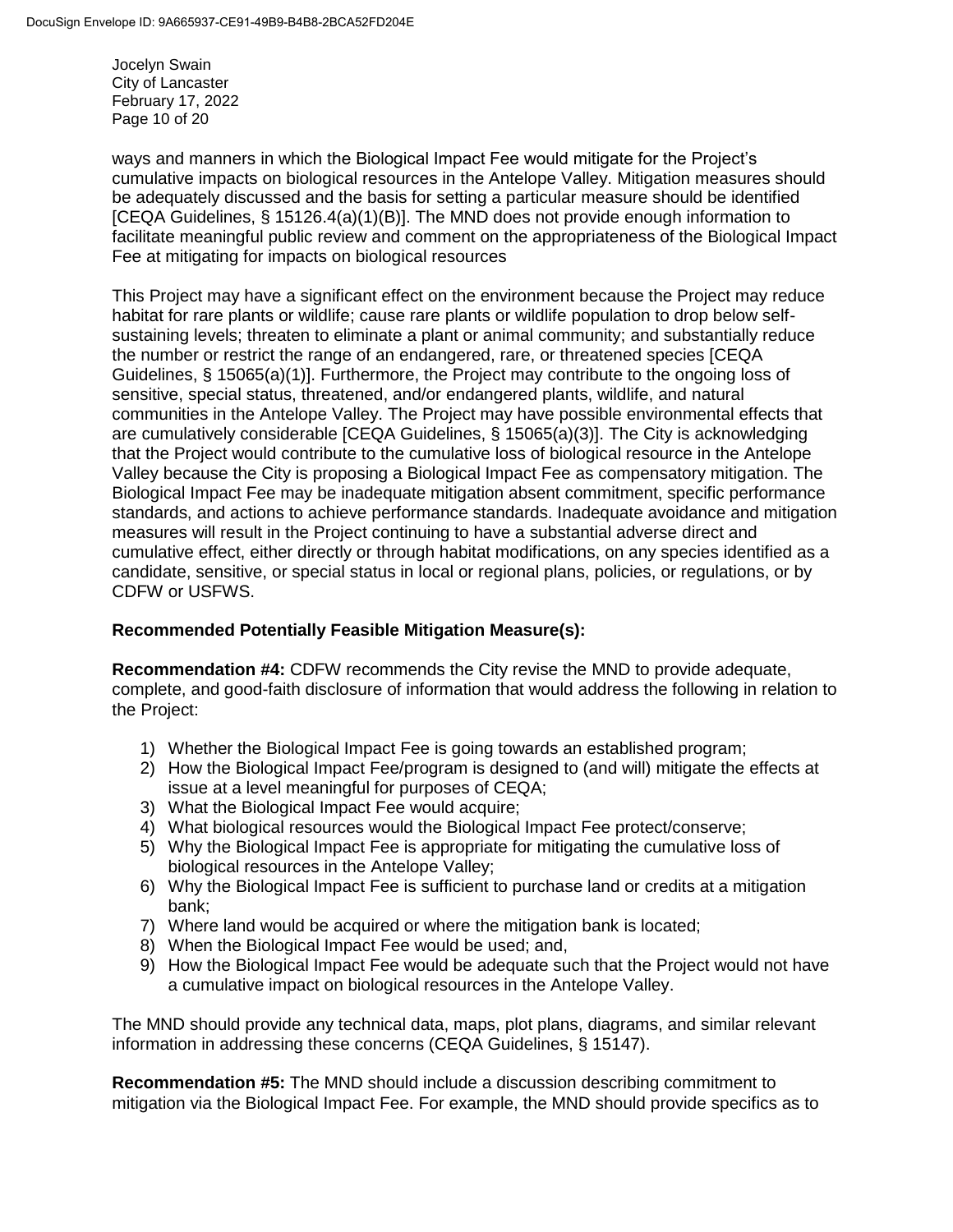Jocelyn Swain City of Lancaster February 17, 2022 Page 11 of 20

when AVTA would pay the Biological Impact Fee; what mechanisms the City would implement to ensure the Biological Impact Fee is paid; and when and where the Biological Impact Fee would be used to offset the Project's impacts. Also, the MND should provide specific performance standards as well as actions to achieve those performance standards.

#### **Additional Comments and Recommendations**

**Recommendation #6:** Page 5-1 of Appendix B Biological Reconnaissance Survey states, "[…], MGS [Mohave ground squirrel] are likely absent from the site, and while no further survey work for this species is recommended, MGS are recommended to be included in the ITP [Incidental Take Permit] sought for WJT [western Joshua tree]." CDFW concurs with Mitigation Measure #5, which would require AVTA to obtain an Incidental Take Permit from CDFW for MGS (*Xerospermophilus mohavensis*) prior to the City issuing any construction-related permits. Consistent with Recommendation #1 under Comment #1, CDFW recommends the City revise the MND to disclose the Project's significant impact on MGS as a result of habitat loss and fragmentation both within the Project site and adjacent to the Project site.

**Recommendation #7:** The Project would require significant ground and soil disturbance. Wildlife may be trapped or crushed by large equipment during Project construction. Accordingly, AVTA should have a CDFW-approved biologist be on site to prevent injury and mortality of wildlife of low mobility. Wildlife should be protected, allowed to move away on its own (noninvasive, passive relocation), or relocated to suitable habitat adjacent to the Project site (at least 200 feet off site). A CDFW-approved biologist should be on site daily during initial ground and habitat disturbing activities and vegetation removal. Then, the qualified biologist should be on site weekly or bi-weekly (once every two weeks) for the remainder of Project until the cessation of all ground disturbing activities to ensure that no wildlife is harmed.

**Recommendation #8:** CDFW recommends that any fencing used during and after the Project be constructed with materials that are not harmful to wildlife. Prohibited materials should include, but are not limited to, spikes, glass, razor, or barbed wire. Use of chain link and steel stake fence should be avoided or minimized as this type of fencing can injure wildlife or create barriers to wildlife dispersal. All hollow posts and pipes should be capped to prevent wildlife entrapment and mortality. These structures mimic the natural cavities preferred by various bird species and other wildlife for shelter, nesting, and roosting. Raptor's talons can become entrapped within the bolt holes of metal fence stakes resulting in mortality. Metal fence stakes used on the Project site should be plugged with bolts or other plugging materials to avoid this hazard. Fences should not have any slack that may cause wildlife entanglement.

**Recommendation #9:** CEQA requires that information developed in environmental impact reports and negative declarations be incorporated into a database [i.e., CNDDB] which may be used to make subsequent or supplemental environmental determinations [Pub. Resources Code, § 21003, subd. (e)]. Information on special status species should be submitted to the CNDDB by completing and submitting [CNDDB Field Survey Forms](https://wildlife.ca.gov/Data/CNDDB/Submitting-Data) (CDFW 2022c). Information on special status native plant populations and sensitive natural communities, the [Combined](https://wildlife.ca.gov/Data/VegCAMP/Natural-Communities/Submit)  [Rapid Assessment and Relevé Form](https://wildlife.ca.gov/Data/VegCAMP/Natural-Communities/Submit) should be completed and submitted to CDFW's Vegetation Classification and Mapping Program (CDFW 2022d).

**Recommendation #10:** CDFW recommends the City condition the Project's MND to include mitigation measures recommended in this letter. CDFW provides comments to assist the City in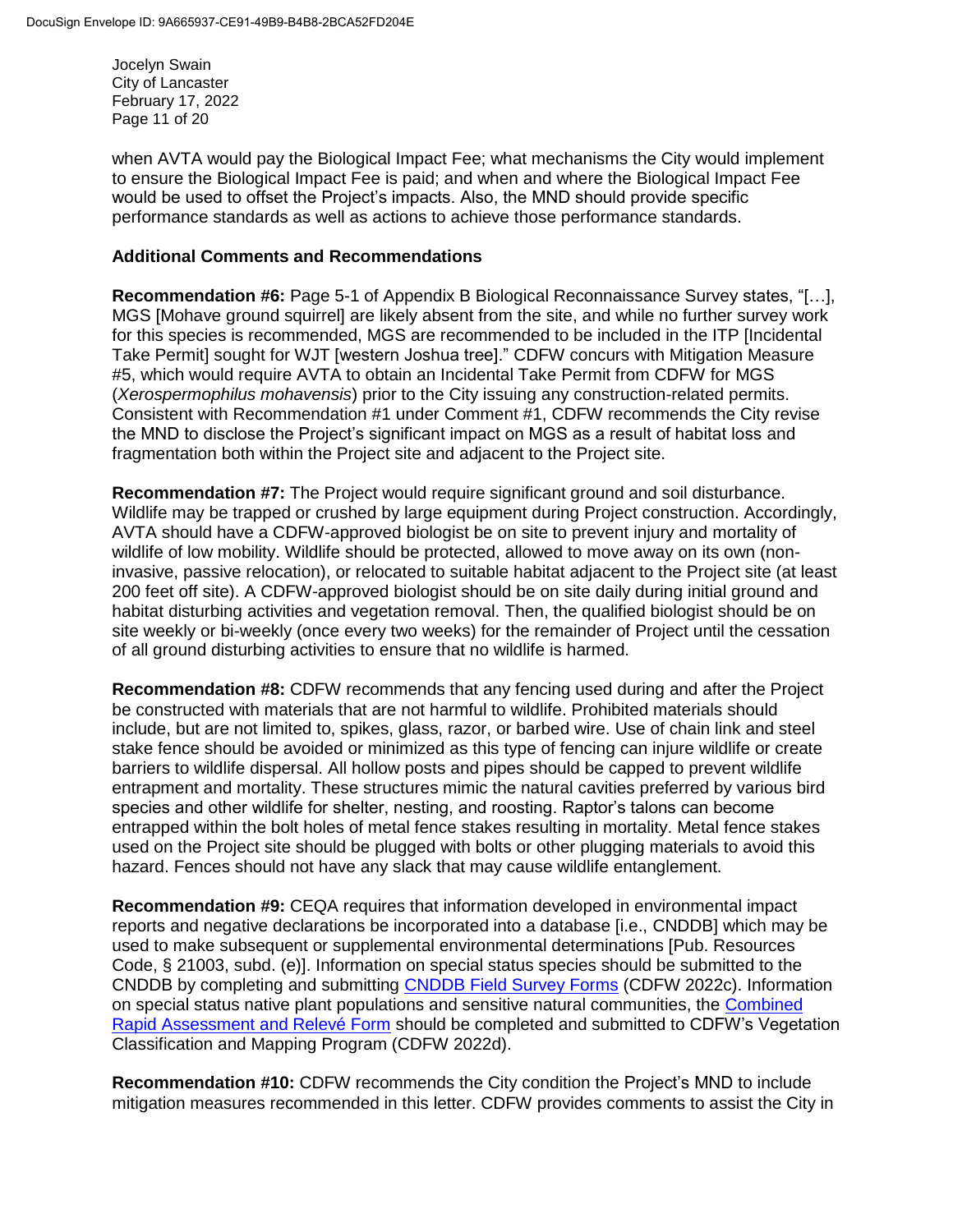Jocelyn Swain City of Lancaster February 17, 2022 Page 12 of 20

developing mitigation measures that are specific, detailed (i.e., responsible party, timing, specific actions, location), and clear for a measure to be fully enforceable and implemented successfully via a mitigation monitoring and/or reporting program (CEQA Guidelines, § 15097; Pub. Resources Code, § 21081.6). The City is welcome to coordinate with CDFW to further review and refine the Project's mitigation measures. Per Public Resources Code section 21081.6(a)(1), CDFW has provided the City with a summary of our suggested mitigation measures and recommendations in the form of an attached Draft Mitigation and Monitoring Reporting Plan (MMRP; Attachment A).

# **Filing Fees**

The Project, as proposed, could have an impact on fish and/or wildlife, and assessment of filing fees is necessary. Fees are payable upon filing of the Notice of Determination by the City of Lancaster and serve to help defray the cost of environmental review by CDFW. Payment of the fee is required in order for the underlying project approval to be operative, vested, and final (Cal. Code Regs, tit. 14, § 753.5; Fish & Game Code, § 711.4; Pub. Resources Code, § 21089).

#### **Conclusion**

We appreciate the opportunity to comment on the Project to assist the City of Lancaster in adequately analyzing and minimizing/mitigating impacts to biological resources. CDFW requests an opportunity to review and comment on any response that the City of Lancaster has to our comments and to receive notification of any forthcoming hearing date(s) for the Project [CEQA Guidelines, § 15073(e)]. If you have any questions or comments regarding this letter, please contact Ruby Kwan-Davis, Senior Environmental Scientist (Specialist), at [Ruby.Kwan-Davis@wildlife.ca.gov](mailto:Ruby.Kwan-Davis@wildlife.ca.gov) or (562) 619-2230.

Sincerely,<br>
Sincerely,

1 J  $\leftarrow$ -<br>B6E58CFE24724F5...

Erinn Wilson-Olgin Environmental Program Manager I South Coast Region

ec: CDFW

Erinn Wilson-Olgin, Los Alamitos – [Erinn.Wison-Olgin@wildlife.ca.gov](mailto:Erinn.Wison-Olgin@wildlife.ca.gov) Victoria Tang, Los Alamitos – [Victoria.Tang@wildlife.ca.gov](mailto:Victoria.Tang@wildlife.ca.gov) Ruby Kwan-Davis, Los Alamitos – [Ruby.Kwan-Davis@wildlife.ca.gov](mailto:Ruby.Kwan-Davis@wildlife.ca.gov) Felicia Silva, Los Alamitos – [Felicia.Silva@wildlife.ca.gov](mailto:Felicia.Silva@wildlife.ca.gov) Julisa Portugal, Los Alamitos – [Julisa.Portugal@wildlife.ca.gov](mailto:Julisa.Portugal@wildlife.ca.gov) Frederic (Fritz) Rieman, Los Alamitos – [Frederic.Rieman@wildlife.ca.gov](mailto:Frederic.Rieman@wildlife.ca.gov) Thompson Banez, Los Alamitos – [Thompson.Banez@wildlife.ca.gov](mailto:Thompson.Banez@wildlife.ca.gov) Cindy Hailey, San Diego – [Cindy.Hailey@wildlife.ca.gov](mailto:Cindy.Hailey@wildlife.ca.gov) CEQA Program Coordinator, Sacramento – [CEQACommentLetters@wildlife.ca.gov](mailto:CEQACommentLetters@wildlife.ca.gov)  State Clearinghouse, Office of Planning and Research – [State.Clearinghouse@opr.ca.gov](mailto:State.Clearinghouse@opr.ca.gov)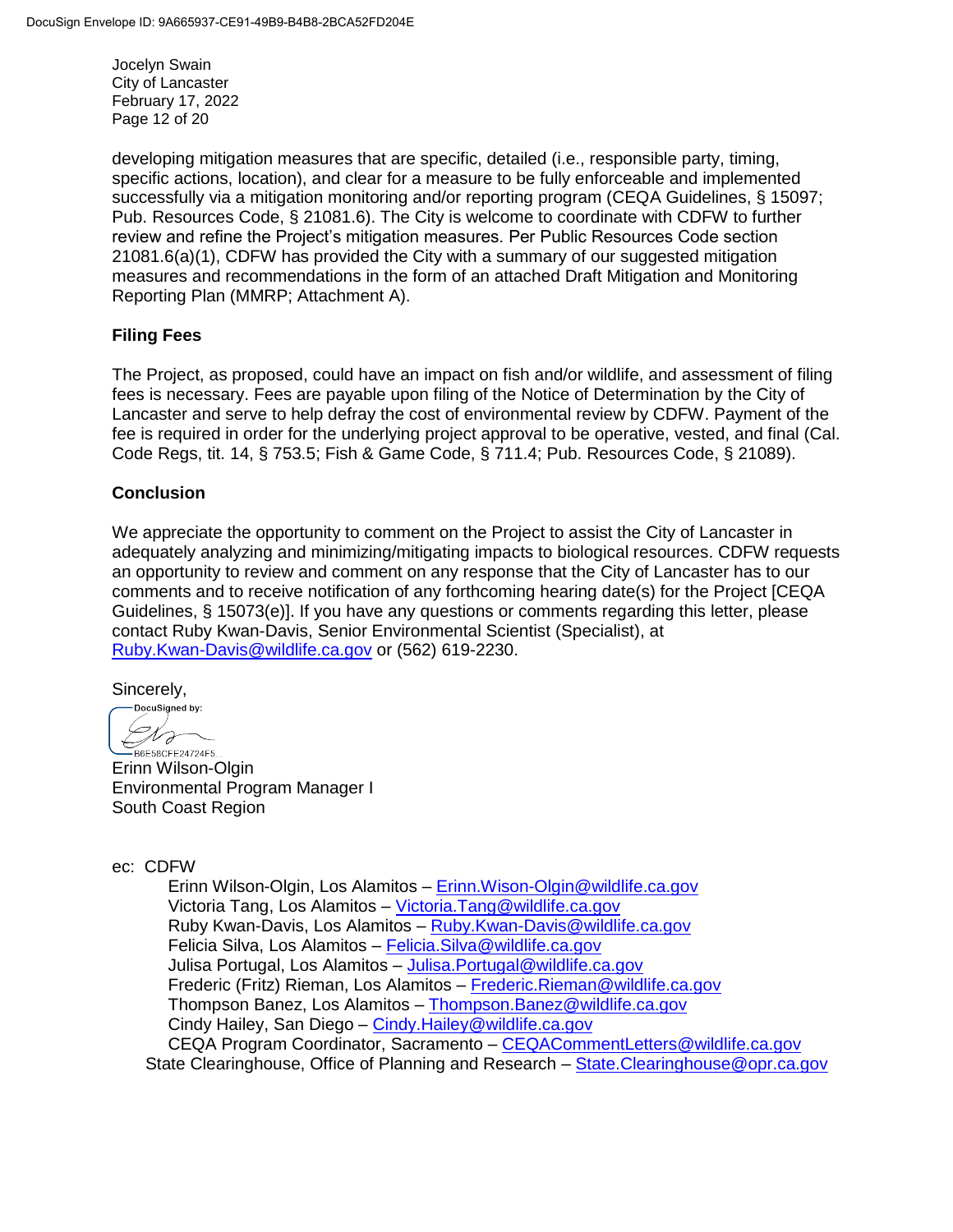Jocelyn Swain City of Lancaster February 17, 2022 Page 13 of 20

## **References:**

- [CDFWa] California Department of Fish and Wildlife. 2022. Trimming of western Joshua trees and removal of dead western Joshua trees. What is "Take"? Available from: <https://wildlife.ca.gov/Conservation/CESA/WJT>
- [CDFWb] California Department of Fish and Wildlife. 2022. Lake and Streambed Alteration Program. Available from:<https://wildlife.ca.gov/Conservation/LSA>
- [CDFWc] California Department of Fish and Wildlife. 2022. Submitting Data to the CNDDB. Available from:<https://wildlife.ca.gov/Data/CNDDB/Submitting-Data>
- [CDFWd] California Department of Fish and Wildlife. 2022. Natural Communities Submitting Information. Available from: [https://wildlife.ca.gov/Data/VegCAMP/Natural-](https://wildlife.ca.gov/Data/VegCAMP/Natural-Communities/Submit)[Communities/Submit](https://wildlife.ca.gov/Data/VegCAMP/Natural-Communities/Submit)
- Choi, C. S., Cagle, A. E., Macknick, J., Bloom, D. E., Caplan, J. S., & Ravi, S. 2020. Effects of Revegetation on Soil Physical and Chemical Properties in Solar Photovoltaic Infrastructure. *Frontiers in Environmental Science*, *8*(August), 1–9. https://doi.org/10.3389/fenvs.2020.00140
- Graham, M., Ates, S., Melathopoulos, A. P., Moldenke, A. R., DeBano, S. J., Best, L. R., & Higgins, C. W. (2021). Partial shading by solar panels delays bloom, increases floral abundance during the late-season for pollinators in a dryland, agrivoltaic ecosystem. *Scientific Reports*, *11*(1), 1–13. https://doi.org/10.1038/s41598-021-86756-4
- Sawyer, J. O., Keeler-Wolf, T., and Evens J.M. 2009. A Manual of California Vegetation, 2nd ed. ISBN 978-0-943460-49-9.
- Suuronen, A., Muñoz-Escobar, C., Lensu, A., Kuitunen, M., Guajardo Celis, N., Espinoza Astudillo, P., Ferrú, M., Taucare-Ríos, A., Miranda, M., & Kukkonen, J. V. K. (2017). The Influence of Solar Power Plants on Microclimatic Conditions and the Biotic Community in Chilean Desert Environments. *Environmental Management*, *60*(4), 630–642. https://doi.org/10.1007/s00267-017-0906-4
- Tanner, K. E., Moore-O'Leary, K. A., Parker, I. M., Pavlik, B. M., & Hernandez, R. R. (2020). Simulated solar panels create altered microhabitats in desert landforms. *Ecosphere*, *11*(4).<https://doi.org/10.1002/ecs2.3089>
- [USFWS] U.S. Fish and Wildlife Service. Wetlands Mapper. [Accessed 3 Feb 2022] Available from:<https://www.fws.gov/wetlands/data/mapper.html>

Vyverberg, K. 2010. A Review of Stream Processes and Forms in Dryland Watersheds. California Department of Fish and Game. Available from: <https://nrm.dfg.ca.gov/FileHandler.ashx?DocumentID=25779>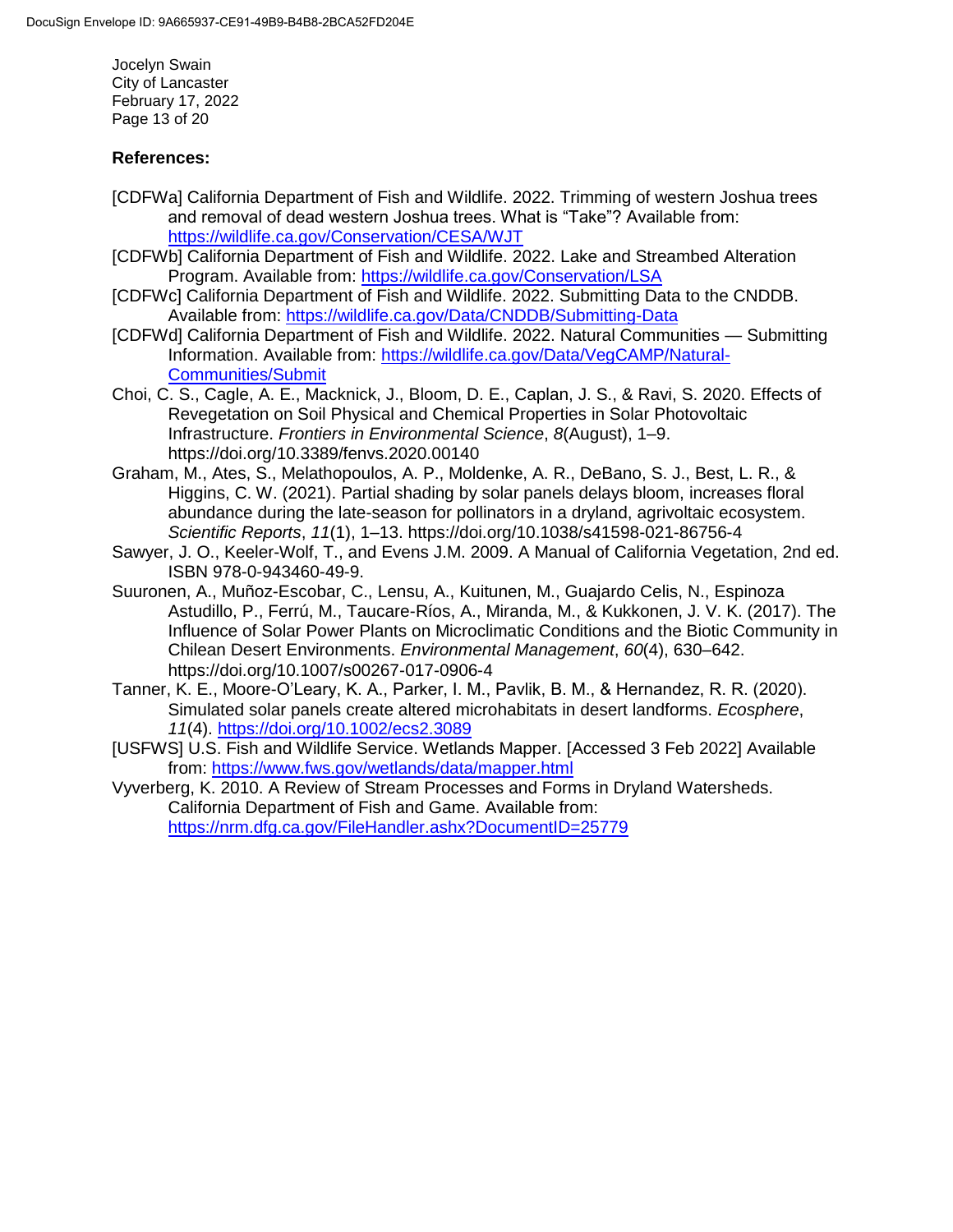

DEPARTMENT OF FISH AND WILDLIFE *CHARLTON H. BONHAM, Director*  South Coast Region 3883 Ruffin Road San Diego, CA 92123 (858) 467-4201 [www.wildlife.ca.gov](http://www.wildlife.ca.gov/)

State of California – Natural Resources Agency *GAVIN NEWSOM, Governor*



# **Attachment A: Draft Mitigation and Monitoring Reporting Plan**

| <b>Biological Resources (BIO)</b>                                      |                                                                                                                                                                                                                                                                                                                                                                                                                                                                                                                                                                                                                                                                                                                                                                                                                                                                                                                                                                                                                                                                                                                                                                                                                                                                                                                                                                                                        |                                                                 |                                                                                                                                                                                                                 |
|------------------------------------------------------------------------|--------------------------------------------------------------------------------------------------------------------------------------------------------------------------------------------------------------------------------------------------------------------------------------------------------------------------------------------------------------------------------------------------------------------------------------------------------------------------------------------------------------------------------------------------------------------------------------------------------------------------------------------------------------------------------------------------------------------------------------------------------------------------------------------------------------------------------------------------------------------------------------------------------------------------------------------------------------------------------------------------------------------------------------------------------------------------------------------------------------------------------------------------------------------------------------------------------------------------------------------------------------------------------------------------------------------------------------------------------------------------------------------------------|-----------------------------------------------------------------|-----------------------------------------------------------------------------------------------------------------------------------------------------------------------------------------------------------------|
|                                                                        | Mitigation Measure (MM) or Recommendation (REC)                                                                                                                                                                                                                                                                                                                                                                                                                                                                                                                                                                                                                                                                                                                                                                                                                                                                                                                                                                                                                                                                                                                                                                                                                                                                                                                                                        |                                                                 | <b>Responsible</b><br><b>Party</b>                                                                                                                                                                              |
| $MM-BIO-1 -$<br>Impacts on<br><b>Western Joshua</b><br>Tree - CESA ITP | AVTA shall obtain an Incidental Take Permit from the California<br>Department of Fish and Wildlife for all Joshua trees on the site<br>which would be impacted or removed during the construction<br>and operation of the proposed project prior to the issuance of<br>any construction related permits.<br>AVTA shall submit an Incidental Take Permit Application to<br>CDFW that provides the following information (at a minimum):<br>An analysis of individual western Joshua trees (clonal and<br>non-clonal) and western Joshua tree seedbank that would<br>be impacted both within the Project site and within 300 feet<br>of the Project site;<br>An analysis of the acres of natural communities supporting<br>2)<br>western Joshua trees that would be impacted both within the<br>Project site and within 300 feet of the Project site provided<br>according to alliance and/or association-based natural<br>communities found in the Manual of California Vegetation<br>(MCV), second edition;<br>A map of the Project's site plan overlaid on location of<br>3)<br>western Joshua trees and natural communities;<br>A discussion of whether solar arrays could impact any<br>4)<br>western Joshua trees preserved within the Project site and<br>any in-situ western Joshua trees adjacent to the Project site;<br>and,<br>A hydrologic analysis of how water would be transported<br>5) | Prior to the City<br>issuing<br>construction<br>related permits | City of<br>Lancaster<br>$(City)$ – issuing<br>construction-<br>related permits<br>Antelope<br><b>Valley Transit</b><br>Authority<br>$(AVTA)$ –<br>obtaining an<br>Incidental<br><b>Take Permit</b><br>from CDFW |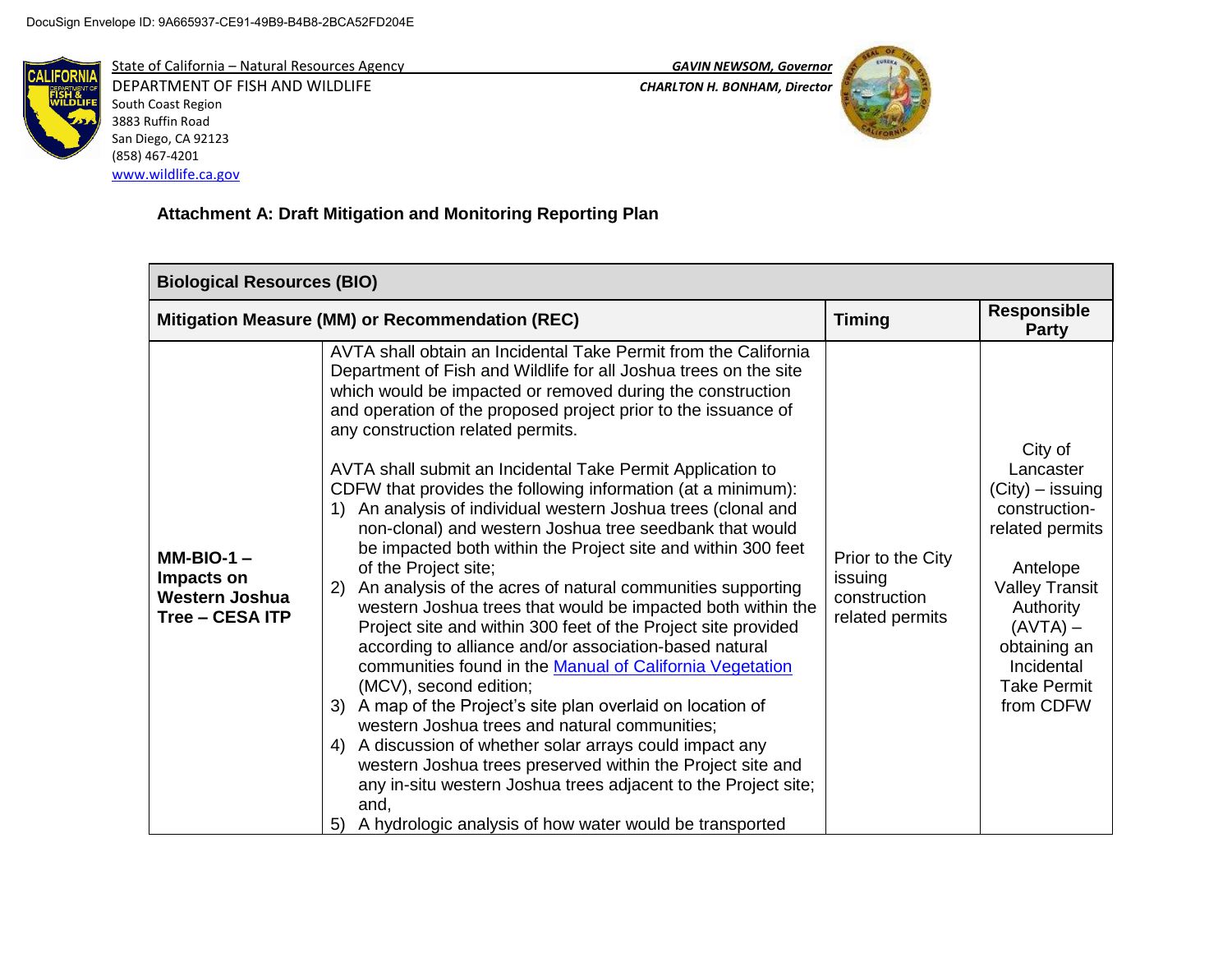Jocelyn Swain City of Lancaster February 17, 2022 Page 15 of 20

|                                                                                                            | across the Project site and adjacent areas after Project<br>build-out.                                                                                                                                                                                                                                                                                                                                                                                                                                                                                                                                                                                                                                                                                                                                                                                                                                                            |                                                                 |                                                                                                                                   |
|------------------------------------------------------------------------------------------------------------|-----------------------------------------------------------------------------------------------------------------------------------------------------------------------------------------------------------------------------------------------------------------------------------------------------------------------------------------------------------------------------------------------------------------------------------------------------------------------------------------------------------------------------------------------------------------------------------------------------------------------------------------------------------------------------------------------------------------------------------------------------------------------------------------------------------------------------------------------------------------------------------------------------------------------------------|-----------------------------------------------------------------|-----------------------------------------------------------------------------------------------------------------------------------|
| $MM-BIO-2 -$<br>Impacts on<br><b>Western Joshua</b><br>$Tree -$<br>Compensatory<br><b>Mitigation</b>       | AVTA shall provide compensatory mitigation for the Project's<br>impact on western Joshua trees at no less than 2:1, or as<br>required in an Incidental Take Permit for western Joshua trees<br>issued by CDFW. Mitigation shall be higher if the Project will<br>impact a western Joshua tree population that is increasing<br>through seedling recruitment.<br>Mitigation lands provided by AVTA shall (at a minimum):<br>Support western Joshua trees of similar density, abundance,<br>1)<br>and age structure;<br>Support natural communities of similar native plant species<br>(2)<br>composition, density, structure, and function to habitat that<br>was impacted;<br>Support nursery plants for western Joshua tree recruits;<br>3)<br>and,<br>Not be exposed or have the potential to be exposed to<br>4)<br>disturbances such as OHV activity, illegal access, and<br>encroachment from pending or future development. | Prior to the City<br>issuing<br>construction<br>related permits | $City - issuing$<br>construction-<br>related permits<br>$AVTA -$<br>obtaining an<br>Incidental<br><b>Take Permit</b><br>from CDFW |
| $MM-BIO-3-$<br>Impacts on<br><b>Western Joshua</b><br>$Tree -$<br><b>Compensatory</b><br><b>Mitigation</b> | AVTA shall protect mitigation lands in perpetuity under a<br>conservation easement dedicated to a local land conservancy<br>or other appropriate entity that has been approved to hold and<br>manage mitigation lands pursuant to Assembly Bill 1094 (2012).<br>An appropriate non-wasting endowment shall be provided for<br>the long-term management of mitigation lands. A mitigation plan<br>shall include measures to protect the targeted habitat values in<br>perpetuity from direct and indirect negative impacts. Issues that<br>shall be addressed include but are not limited to the following:<br>protection from any future development and zone changes;<br>restrictions on access; proposed land dedications; control of<br>illegal dumping; water pollution; and, increased human<br>intrusion. A conservation easement and endowment funds shall                                                                 | Prior to impacts<br>on western<br>Joshua trees                  | $AVTA -$<br>obtaining an<br>Incidental<br><b>Take Permit</b><br>from CDFW                                                         |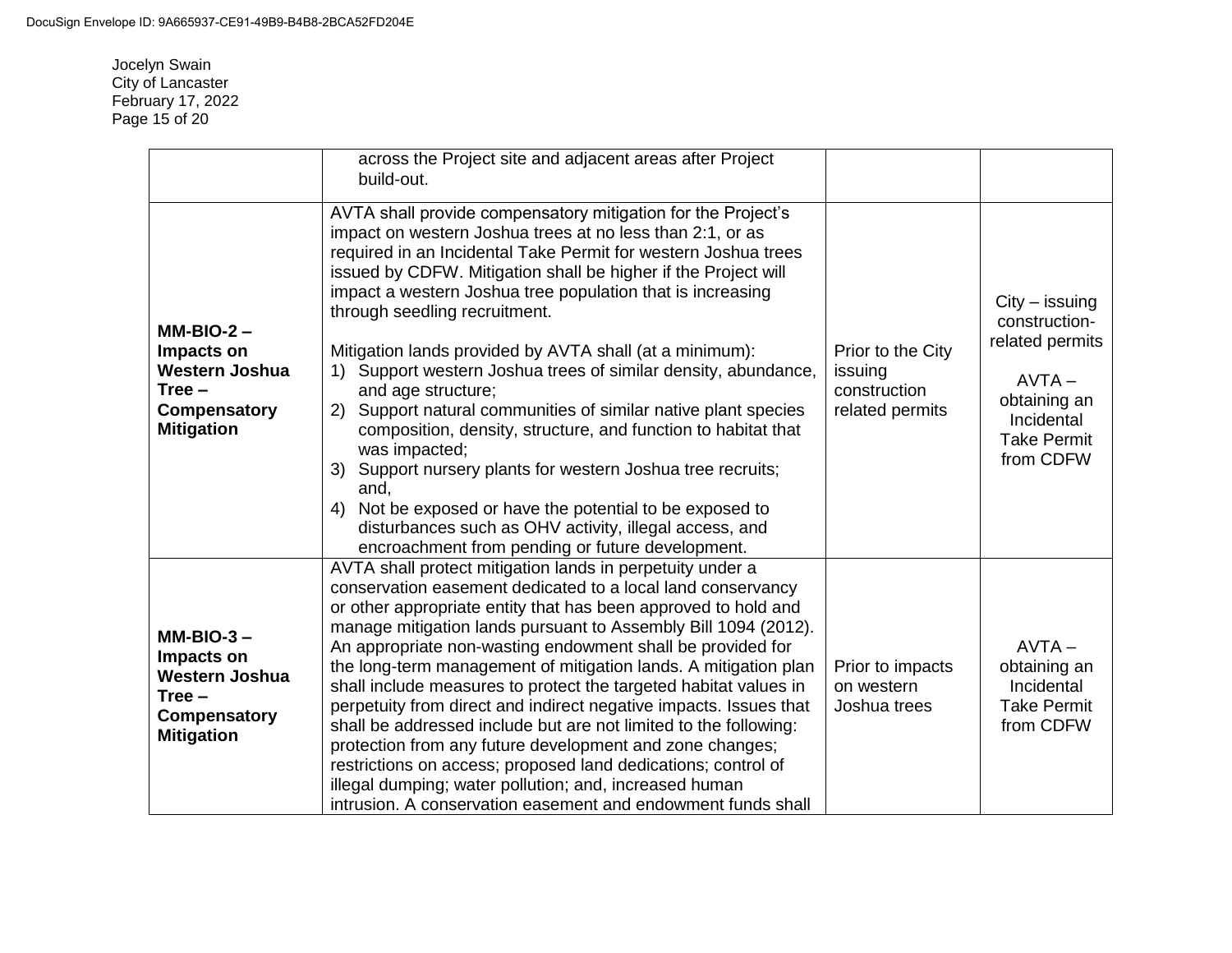Jocelyn Swain City of Lancaster February 17, 2022 Page 16 of 20

|                                                                                                                             | be fully acquired, established, transferred, or otherwise<br>executed prior to impacts on western Joshua trees.                                                                                                                                                                                                                                                                                                                                                                                                                                                                                                                                                                                                                                                                                                                                                                                                                                                                                                                       |                                                                                                                                     |                                                                                                                                                      |
|-----------------------------------------------------------------------------------------------------------------------------|---------------------------------------------------------------------------------------------------------------------------------------------------------------------------------------------------------------------------------------------------------------------------------------------------------------------------------------------------------------------------------------------------------------------------------------------------------------------------------------------------------------------------------------------------------------------------------------------------------------------------------------------------------------------------------------------------------------------------------------------------------------------------------------------------------------------------------------------------------------------------------------------------------------------------------------------------------------------------------------------------------------------------------------|-------------------------------------------------------------------------------------------------------------------------------------|------------------------------------------------------------------------------------------------------------------------------------------------------|
| $MM-BIO-4-$<br>Impacts on<br><b>Aquatic Resources</b><br>- Fish and Game<br><b>Code Section 1602</b><br><b>Notification</b> | AVTA shall notify CDFW pursuant to Fish and Game Code<br>section 1602 prior to the City issuing any construction permits,<br>ground disturbing activities, and vegetation clearing.                                                                                                                                                                                                                                                                                                                                                                                                                                                                                                                                                                                                                                                                                                                                                                                                                                                   | Prior to the City<br>issuing<br>construction<br>related permits,<br>ground disturbing<br>activities, and<br>vegetation<br>clearing. | $City - issuing$<br>construction-<br>related permits<br>$AVTA -$<br>notifying<br><b>CDFW</b><br>pursuant to<br>Fish and<br>Game Code<br>section 1602 |
| $MM-BIO-5-$<br>Impacts on<br><b>Aquatic Resources</b><br>- Fish and Game<br><b>Code Section 1602</b><br><b>Notification</b> | AVTA's notification to CDFW shall provide the following<br>information and analyses:<br>Linear feet of streams and area of associated vegetation<br>that would be impacted;<br>Whether the Project would result in impacts on Amargosa<br>2)<br>Creek downstream from the Project site;<br>A hydrological evaluation of the 100-year flood event under<br>3)<br>existing conditions and Project build-out conditions to<br>provide information on how water and sediment is conveyed<br>through the Project site;<br>A scour analysis demonstrating that stream banks, bed, and<br>4)<br>channel would not erode and be impaired (e.g., aggrade,<br>incised) as a result of the Project;<br>A discussion as to why the chosen setback distance of 48<br>5)<br>feet from Amargosa Creek is adequate to avoid impacts on<br>Amargosa Creek, subordinate features, floodplain, and<br>associated vegetation; and,<br>A complete description of routine maintenance activities that<br>6)<br>may be required for the life of the Project. | Prior to the City<br>issuing<br>construction<br>related permits,<br>ground disturbing<br>activities, and<br>vegetation<br>clearing. | $City - issuing$<br>construction-<br>related permits<br>$AVTA -$<br>notifying<br><b>CDFW</b><br>pursuant to<br>Fish and<br>Game Code<br>section 1602 |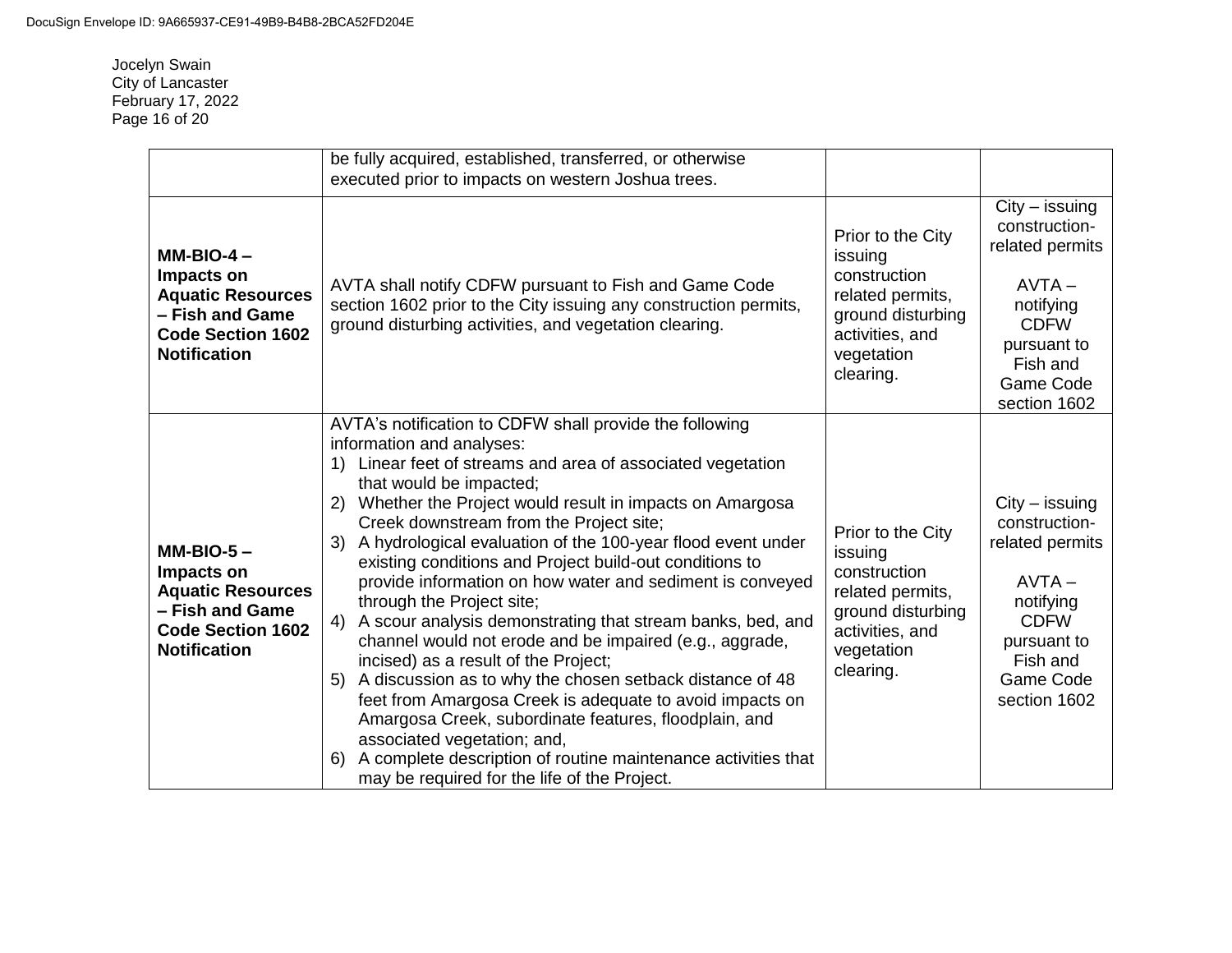Jocelyn Swain City of Lancaster February 17, 2022 Page 17 of 20

| $MM-BIO-6-$<br>Impacts on<br><b>Aquatic</b><br><b>Resources-</b><br>Compensatory<br><b>Mitigation</b> | AVTA shall provide compensatory mitigation for impacts on<br>streams and associated plant communities at no less than 2:1<br>or per requirements in an LSA Notification or LSA Agreement<br>issued by CDFW. Mitigation should occur where a stream<br>supports desert plant communities impacted by the Project and<br>within the same watershed.                                                                                                                                                                                                                                                                                                                                                                                                                                              | Prior to the City<br>issuing<br>construction<br>related permits,<br>ground disturbing<br>activities, and<br>vegetation<br>clearing. | $City - issuing$<br>construction-<br>related permits<br>$AVTA -$<br>notifying<br><b>CDFW</b><br>pursuant to<br>Fish and<br>Game Code<br>section 1602 |
|-------------------------------------------------------------------------------------------------------|------------------------------------------------------------------------------------------------------------------------------------------------------------------------------------------------------------------------------------------------------------------------------------------------------------------------------------------------------------------------------------------------------------------------------------------------------------------------------------------------------------------------------------------------------------------------------------------------------------------------------------------------------------------------------------------------------------------------------------------------------------------------------------------------|-------------------------------------------------------------------------------------------------------------------------------------|------------------------------------------------------------------------------------------------------------------------------------------------------|
| <b>REC-1 - Western</b><br><b>Joshua Tree</b><br><b>Impacts</b>                                        | The City should revise the MND to disclose the Project's<br>significant impact on western Joshua tree by providing the<br>following information:<br>The Project's potential impact on western Joshua tree<br>seedbank within the Project site;<br>The Project's potential impact on western Joshua trees and<br>2)<br>seedbank adjacent to the Project site;<br>The Project's potential impact on each unique native and<br>3)<br>non-native natural community supporting western Joshua<br>trees within and adjacent to the Project site;<br>The Project's construction, operation, and maintenance<br>4)<br>activities that could impact western Joshua trees and<br>seedbank within and adjacent to the Project site; and,<br>The Project's cumulative impact on western Joshua tree.<br>5) | Prior to finalizing<br><b>CEQA</b> document                                                                                         | City                                                                                                                                                 |
| <b>REC-2 - Western</b><br><b>Joshua Tree Take</b><br>Authorization                                    | The Project's MND should address all the Project's impact on<br>CESA endangered, threatened, and/or candidate species. The<br>Project's MND should also specify a mitigation monitoring and<br>reporting program that will meet the requirements of an<br>Incidental Take Permit. The take proposed to be authorized by<br>CDFW's Incidental Take Permit should be described in detail in<br>the Project's MND. Also, biological mitigation monitoring and<br>reporting proposals should be of sufficient detail and resolution<br>to satisfy the requirements for an Incidental Take Permit.                                                                                                                                                                                                  | Prior to finalizing<br><b>CEQA</b> document                                                                                         | City of<br>Lancaster                                                                                                                                 |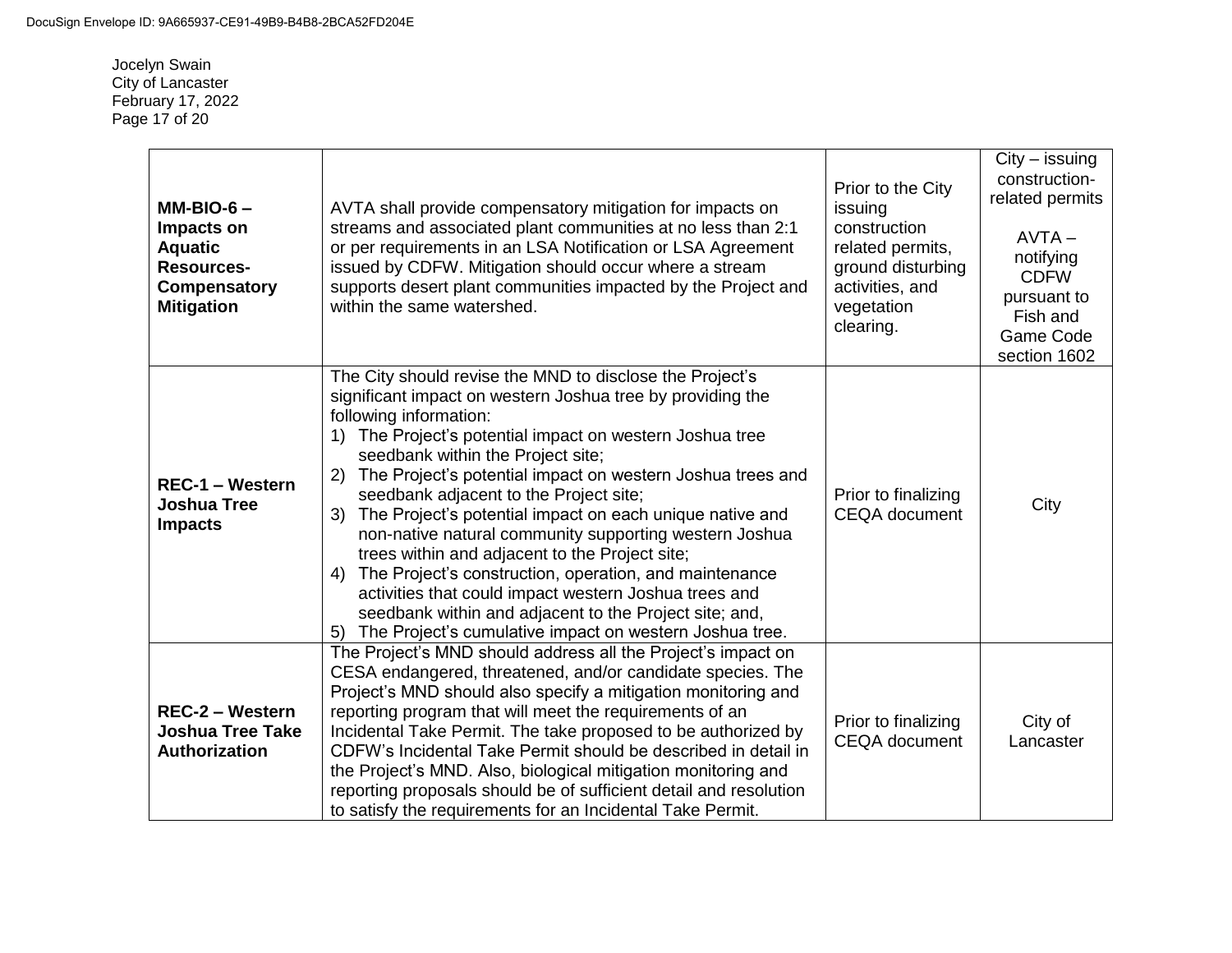Jocelyn Swain City of Lancaster February 17, 2022 Page 18 of 20

| REC-3-1602<br><b>Notification</b>              | To minimize additional requirements by CDFW pursuant to Fish<br>and Game Code section 1600 et seq. and/or under CEQA, the<br>Project's MND should fully identify the Project's potential<br>impacts to the stream or riparian resources and provide<br>adequate avoidance, mitigation, monitoring, and reporting<br>commitments for issuance of the LSA Agreement. As such,<br>CDFW recommends the City consider CDFW's comments and<br>revise the MND by incorporating the mitigation measures and<br>revisions recommended in this letter into the Project's final<br>environmental document.                                                                                                                                                                                                                                                                                                                                                                                                                                                                                                                                                                                                                                                                                                | Prior to finalizing<br><b>CEQA</b> document | City of<br>Lancaster |
|------------------------------------------------|------------------------------------------------------------------------------------------------------------------------------------------------------------------------------------------------------------------------------------------------------------------------------------------------------------------------------------------------------------------------------------------------------------------------------------------------------------------------------------------------------------------------------------------------------------------------------------------------------------------------------------------------------------------------------------------------------------------------------------------------------------------------------------------------------------------------------------------------------------------------------------------------------------------------------------------------------------------------------------------------------------------------------------------------------------------------------------------------------------------------------------------------------------------------------------------------------------------------------------------------------------------------------------------------|---------------------------------------------|----------------------|
| <b>REC-4 - Biological</b><br><b>Impact Fee</b> | The City should revise the MND to provide adequate, complete,<br>and good-faith disclosure of information that would address the<br>following in relation to the Project:<br>1) Whether the Biological Impact Fee is going towards an<br>established program;<br>How the Biological Impact Fee/program is designed to (and<br>(2)<br>will) mitigate the effects at issue at a level meaningful for<br>purposes of CEQA;<br>3) What the Biological Impact Fee would acquire;<br>What biological resources would the Biological Impact Fee<br>4)<br>protect/conserve;<br>Why the Biological Impact Fee is appropriate for mitigating<br>5)<br>the cumulative loss of biological resources in the Antelope<br>Valley;<br>Why the Biological Impact Fee is sufficient to purchase land<br>6)<br>or credits at a mitigation bank;<br>Where land would be acquired or where the mitigation bank<br>7)<br>is located;<br>8) When the Biological Impact Fee would be used; and,<br>How the Biological Impact Fee would be adequate such that<br>9)<br>the Project would not have a cumulative impact on biological<br>resources in the Antelope Valley.<br>The MND should provide any technical data, maps, plot plans,<br>diagrams, and similar relevant information in addressing these<br>concerns. | Prior to finalizing<br><b>CEQA</b> document | City of<br>Lancaster |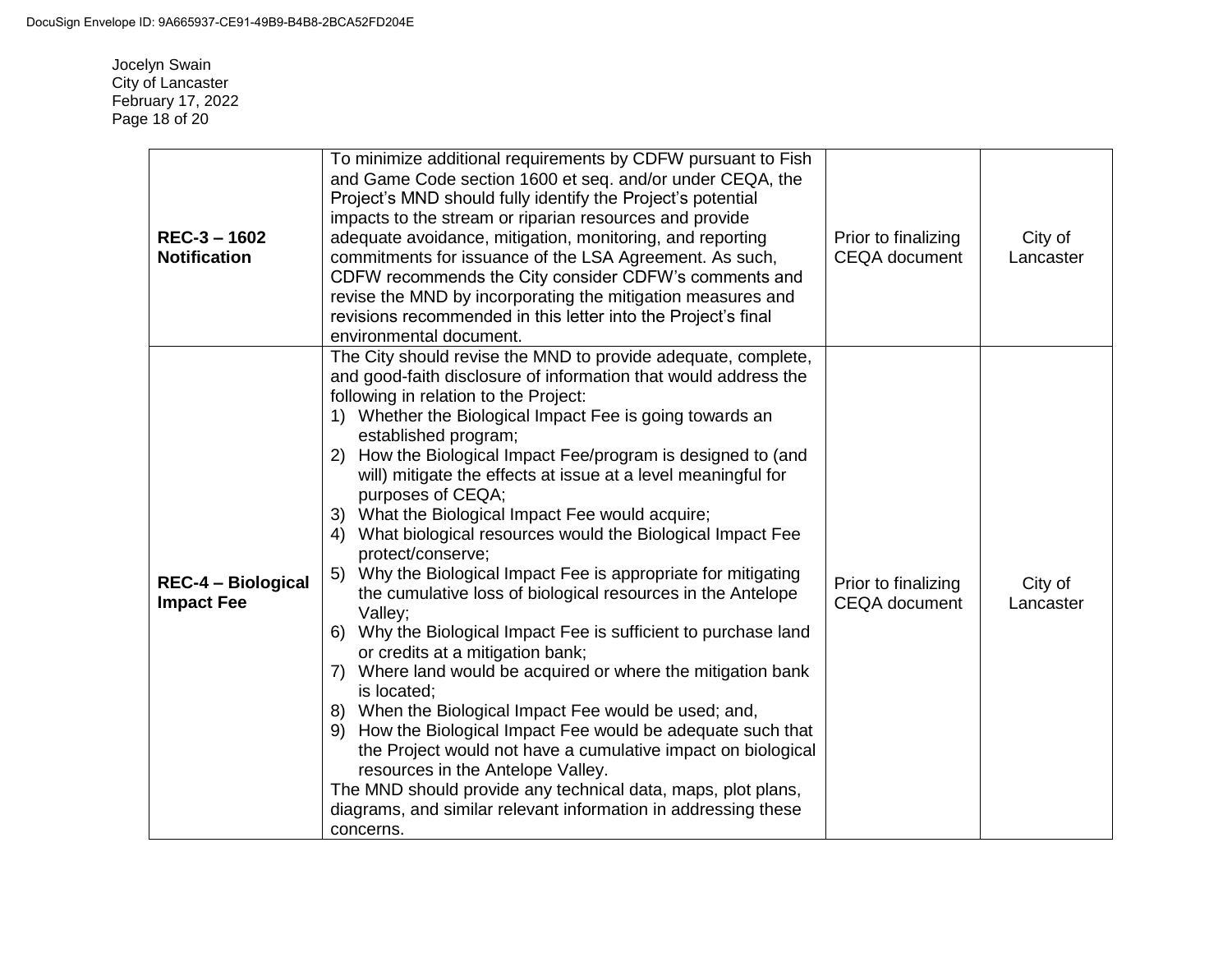Jocelyn Swain City of Lancaster February 17, 2022 Page 19 of 20

| <b>REC-5 - Biological</b><br><b>Impact Fee</b>                               | The MND should include a discussion describing commitment to<br>mitigation via the Biological Impact Fee. For example, the MND<br>should provide specifics as to when AVTA would pay the<br>Biological Impact Fee; what mechanisms the City would<br>implement to ensure the Biological Impact Fee is paid; and<br>when and where the Biological Impact Fee would be used to<br>offset the Project's impacts. Also, the MND should provide<br>specific performance standards as well as actions to achieve<br>those performance standards.                                                                                                                                                               | Prior to finalizing<br><b>CEQA</b> document                                                                                                     | City of<br>Lancaster                                                                                                                                                        |
|------------------------------------------------------------------------------|----------------------------------------------------------------------------------------------------------------------------------------------------------------------------------------------------------------------------------------------------------------------------------------------------------------------------------------------------------------------------------------------------------------------------------------------------------------------------------------------------------------------------------------------------------------------------------------------------------------------------------------------------------------------------------------------------------|-------------------------------------------------------------------------------------------------------------------------------------------------|-----------------------------------------------------------------------------------------------------------------------------------------------------------------------------|
| <b>REC-6 - Mohave</b><br><b>Ground Squirrel</b><br><b>Take Authorization</b> | CDFW concurs with Mitigation Measure #5 which would require<br>AVTA to obtain an Incidental Take Permit from CDFW for<br>Mohave ground squirrel prior to the City issuing any<br>construction-related permits. The City should revise the MND to<br>disclose the Project's significant impact on Mohave ground<br>squirrel as a result of habitat loss and fragmentation both within<br>the Project site and adjacent to the Project site.                                                                                                                                                                                                                                                               | Prior to finalizing<br><b>CEQA</b> document<br>Prior to the City<br>issuing<br>construction<br>related permits                                  | $City$ – finalizing<br><b>CEQA</b><br>document/<br>issuing<br>construction-<br>related permits<br>$AVTA -$<br>obtaining an<br>Incidental<br><b>Take Permit</b><br>from CDFW |
| <b>REC-7 - Biological</b><br><b>Monitor</b>                                  | AVTA should have a CDFW-approved biologist be on site to<br>prevent injury and mortality of wildlife of low mobility. Wildlife<br>should be protected, allowed to move away on its own (non-<br>invasive, passive relocation), or relocated to suitable habitat<br>adjacent to the Project site (at least 200 feet off site). A CDFW-<br>approved biologist should be on site daily during initial ground<br>and habitat disturbing activities and vegetation removal. Then,<br>the qualified biologist should be on site weekly or bi-weekly<br>(once every two weeks) for the remainder of Project until the<br>cessation of all ground disturbing activities to ensure that no<br>wildlife is harmed. | On site daily<br>during initial<br>ground and<br>habitat disturbing<br>activities and<br>vegetation<br>removal<br>Weekly or bi-<br>weekly after | <b>AVTA</b>                                                                                                                                                                 |